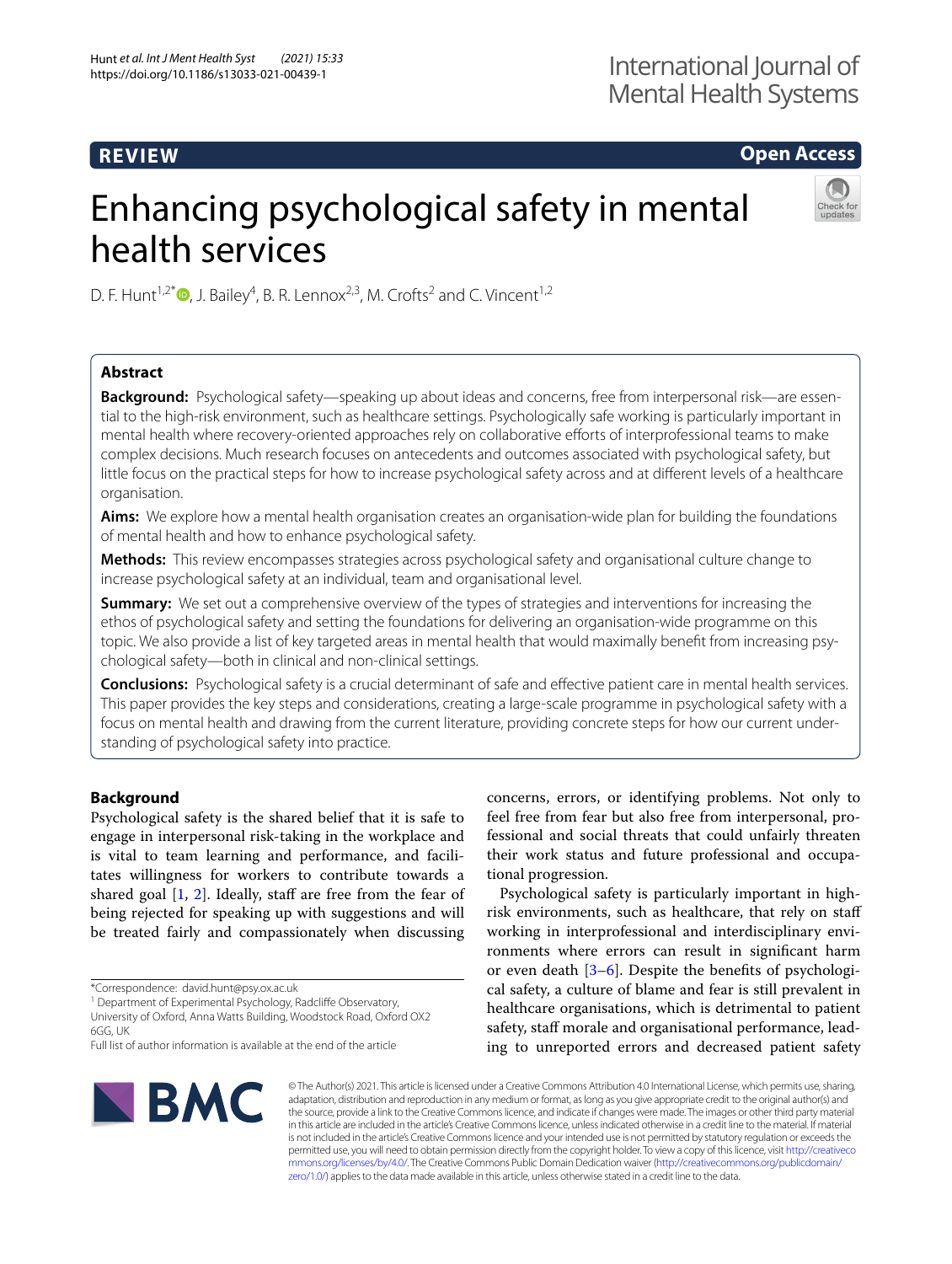$[7-10]$  $[7-10]$ . This culture of blame and fear possibly compounded in countries that strictly adhere to hierarchical structures, where structure and control are paramount, with little to no opportunity for candid conversations across diferent organisation levels. Countries with market cultures may place competitiveness over the importance of discussing failures, creating a potentially toxic environment.

Psychological safety has an additional resonance and importance in mental health in empowering patients and families to voice their suggestions, concerns and anxieties. Many mental healthcare organisations adopt a recovery-oriented approach, focusing on empowering patients with the help of support structures (i.e., family and carers) to build on their strengths, make informed choices and play a central role in their health and other aspects of life [\[11](#page-15-6)].

This paper will discuss the benefits of creating a psychologically safe culture and then tackle the more difficult task of how psychological safety can be implemented organisation-wide. We frst consider the challenges of cultural change of any kind, before addressing the particular challenge of enhancing psychological safety in mental health services. We set out a range of practical proposals to both support a broader organisational ethos of psychological safety and complementary initiatives which target settings that could beneft most from this approach. The design simultaneously considers building an ethos of psychological safety as well as targeted interventions that can have a measurable and impactful change.

### **The challenges of cultural change**

Organisational culture is the personality or spirit of an organisation. It is critical to the engagement and wellbeing of its workforce. More specifcally, it is the collective manifestation of the shared beliefs, behaviours, thoughts, attitudes and norms that permeate throughout the workplace [[12](#page-15-7)]. Schein describes culture as "the pattern of shared basic assumption—invented, discovered or developed by a given group" that new members receive as the "way we do things around here" [[13](#page-15-8), [14\]](#page-15-9). Importantly, this interpretation encompasses the observable sociocognitive, interpersonal and symbolic manifestations of culture [\[15](#page-15-10)]. In this sense, organisational culture acts as the collective and is the potential driver of wider organisational innovation and change  $[16]$ .

Despite the clear benefts of a positive organisational culture in healthcare, it has proved very difficult to achieve in practice and even more difficult to demonstrate. Recent systematic reviews investigating organisational cultural change on healthcare performance have not shown reliable results on its efectiveness [\[15,](#page-15-10) [17](#page-15-12)]. This is echoed in other research, with many attempts failing immediately or not sustaining over a long period [\[18](#page-15-13)]. Underlying these challenges is a longstanding debate whether it is possible to infuence culture directly or whether it simply has to be taken into account, like the weather, when planning interventions and change [[19](#page-15-14)].

Culture change in healthcare poses additional challenges. Healthcare needs and behaviours change over time to refect the complex and diverse nature of patient needs, as well as increasing complexities in healthcare delivery. Typically, healthcare consists of diferent nested structures, some clinical and others non-clinical, with an executive core. Any team may deal with a diferent population, provide a diferent service or be part of several different services, and be placed within a particular location and form part of a particular site or be spread across multiple sites [[20\]](#page-15-15). As well as team heterogeneity, healthcare organisations have multiple stakeholders' interests and difering levels of interest that can present challenges to implementing consistent change. All of this has particular resonance and relevance when fostering a culture of psychological safety in a healthcare organisation.

On an international scale, the prevailing national culture will signifcantly infuence whether cultural change is possible in any healthcare organisation in any given country. Factors such as individualistic vs collectivist ideologies, patriarchal vs matriarchal cultures, levels of tolerance of uncertainty will undoubtedly infuence navigating cultural change in terms of what is achievable.

# **Psychological safety in mental health**

Creating a psychologically safe culture offers direct benefits to staff and the healthcare it provides, as well as making the foundations required for any future cultural changes. In healthcare, these benefts can be seen both in the day-to-day management and clinical practice and in providing the necessary foundations for longer-term improvement and innovation. In this section, we briefy set out areas which have particular relevance in mental health services.

# **Speaking up and error management**

Psychological safety plays a central role in detecting errors and near misses [[1,](#page-15-0) [2](#page-15-1), [21\]](#page-15-16). Speaking up is potentially particularly challenging in situations where there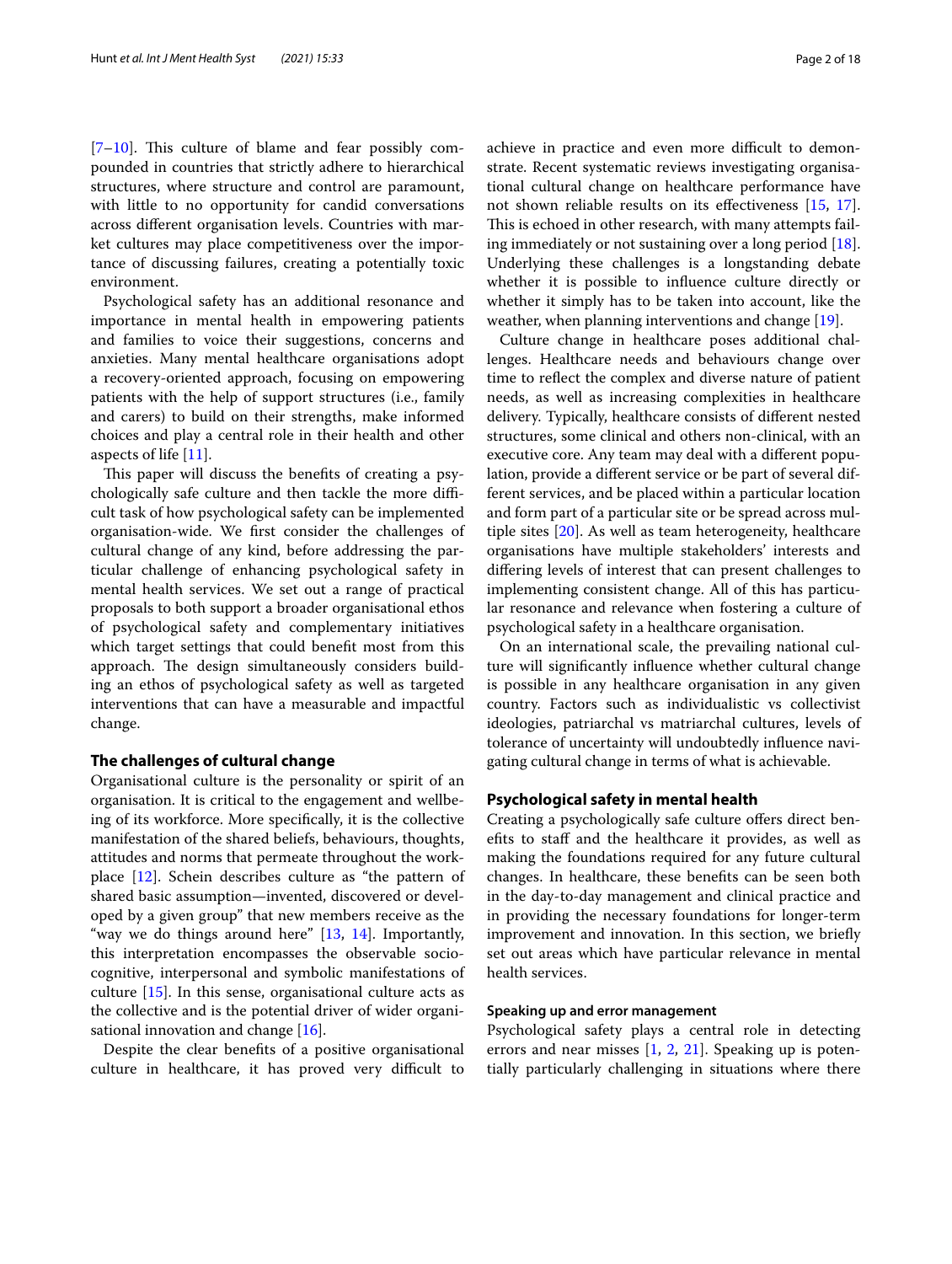are intra-organisational (e.g., issues around patient safety and bed capacity) and inter-organisational (e.g., regulatory pressures from healthcare inspectorates) pressures.

The importance of speaking up is recognised internationally, with concerted eforts to remove barriers in healthcare organisations [\[22](#page-15-17), [23](#page-15-18)]. Across countries and cultures, there are common barriers such as power and hierarchy, leadership infuence, and concerns regarding the negative consequences of speaking up [\[23](#page-15-18)]. Most studies of psychological safety have been carried out in the United States and Europe, but the importance of speaking up to prevent errors has been recognised in diverse clinical settings across the world [[22](#page-15-17), [24](#page-15-19), [25\]](#page-15-20). Patient safety teaching programmes and the World Health Organisation curriculum guide also recognise the critical role played by open communication within teams [[26,](#page-15-21) [27](#page-15-22)].

In mental health, open and candid discussions are crucial as many clinical decisions are complex and ambiguous, and are a collection of subjective observations of a patient [\[28,](#page-15-23) [29](#page-16-0)]. Staff should not only be encouraged to discuss errors, but it should be an organisational cultural expectation. In return, staf should receive fair treatment and investigations into error will consider all contributing factors (e.g., staffing levels, patient acuity). Rather than error management just serving as an assurance tool for safe care, psychologically safe organisations use it as an opportunity to learn, to improve, and to calibrate expectations across its workforce.

The confidence to voice concerns is especially critical for patients, carers and families in mental health services. However, not all patients and loved ones feel able to discuss the difficulties that they have with their mental health issues or experiences of care. This is especially important as carers and families form an integral part of mental healthcare in the community. Psychologically safe organisations give patients, family, and carers the opportunities and space to have candid discussions and care pathways to be adapted to accommodate these discussions.

#### **Foundations of safety and quality improvement**

Studies in other industries indicate a relationship between psychological safety and a capacity for rapid learning and innovation [[30,](#page-16-1) [31](#page-16-2)]. Innovation and quality improvement (QI) rely on the workforce having the opportunity to feedback on problem areas that may require attention or that could be improved. Engaged staff who feel a collective responsibility provide intelligence on local need and efort in embedding change. Psychological safety is vital throughout all QI stages, from candid discussions when identifying problems, to taking controlled risks when experimenting and being free from fear of failure.

Psychological safety and its implications to QI are important in all countries. It is crucial in lower-income countries seeking to build and mature an efective healthcare workforce [[32\]](#page-16-3). Both psychological safety and learning behaviours are key factors for the success of newly-formed QI teams in these settings [[23,](#page-15-18) [32\]](#page-16-3).

There has been a strong focus on QI in mental health, with many healthcare organisations shifting from away from assurance-based reporting. This approach has been reflected in healthcare inspectorates and regulators, such as the CQC's evaluation of mental health in the UK, emphasising QI approaches [\[33\]](#page-16-4).

Teams characterised by interpersonal trust and respect are more likely to engage in QI projects [\[21](#page-15-16), [34,](#page-16-5) [35\]](#page-16-6). A psychologically safe organisation will understand the importance of learning from failure, and that as organisational changes are difficult, its workforce will understand the part they play in its success.

# **Psychological safety and wellbeing**

Promoting work-based wellbeing requires individuals to be able to recognise and report when they need help and are struggling with current work demands. Being able to admit that you need help can be viewed as a weakness with some being fearful that it may afect their reputation, job stability and future career prospects. However, not being able to speak up can lead to work-related stress, which can incubate this problem and lead to more significant health problems further down the line [[36](#page-16-7)]. In mental health, speaking up about wellbeing may be incredibly difficult for staff as they may support people with similar challenges. Moreover, some staff may feel that speaking up about these issues will afect their perceived competence in carrying out their duties.

Confdence for healthcare staf to speak up is especially crucial during the COVID-19 pandemic, when many staf could be at risk of post-traumatic stress disorder or forms of moral injury, subsequently afecting their health and the care they provide (i.e., feelings of guilt in not being able to cope with current work conditions [[37\]](#page-16-8)).

# **Principles of psychological safety**

Studies of organisational change in general, and culture change in particular, suggest that several essential principles underlie any successful programme. To note,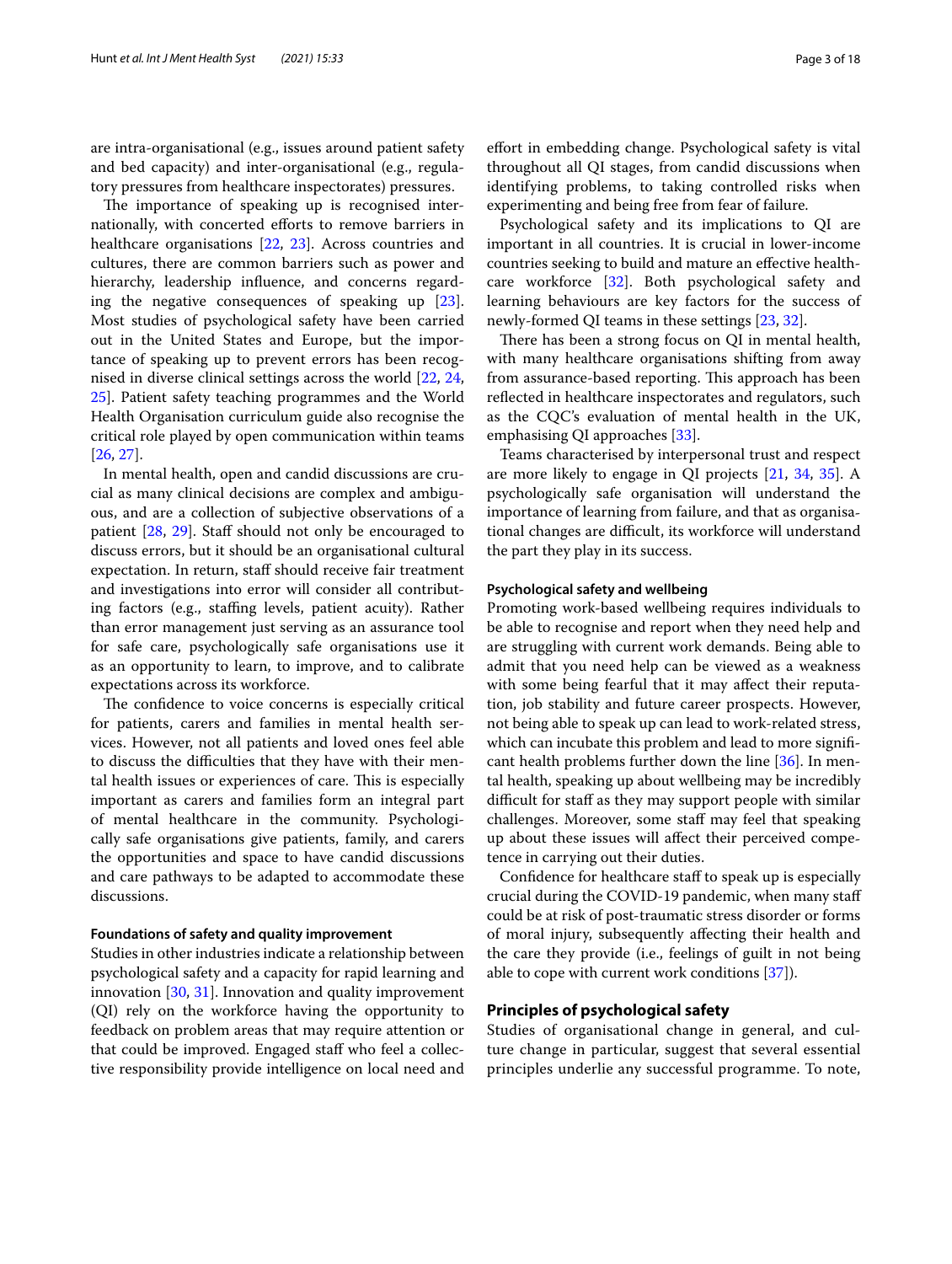<span id="page-3-0"></span>

|  |  |  |  | Table 1 Implementing psychological safety at the individual, team, and organisation level |
|--|--|--|--|-------------------------------------------------------------------------------------------|
|--|--|--|--|-------------------------------------------------------------------------------------------|

| Level        | Description                                                                                                                                                                                                                                                                                                                                                                                                 |
|--------------|-------------------------------------------------------------------------------------------------------------------------------------------------------------------------------------------------------------------------------------------------------------------------------------------------------------------------------------------------------------------------------------------------------------|
| Individual   | Feel that it is safe to report near misses or errors, suggestions for improvement; and<br>Feel able to engage in discussions regarding the duties of their job and duties beyond their role for<br>the benefit of patients and service users<br>Feel empowered to discuss possible improvements and conduct controlled experimentation                                                                      |
| Team         | Emphasise compassionate and collaborative working<br>Empowered to challenge disruptive or uncivil behaviours<br>Learning and implementing suggestions for improvement and near misses and/or errors<br>Invite innovation and experimentally testing suggestions to promote changes to processes for the<br>future                                                                                           |
| Organisation | Executive-level leadership modelling psychological safety with strategic focus and investment<br>Provide opportunities for individuals to engage in support networks and interprofessional working<br>Promote management styles that are collaborative and compassionate<br>Policies and procedures that emphasise fairness<br>Enable and incentivise opportunities for improvement across the organisation |

a recent systematic review discuss factors that enable psychological safety  $[4]$  $[4]$ . These principles focus on a whole system approach, considering behavioural change towards staff taking interpersonal risks in speaking up, leadership support to model and enable these changes and facilitating environmental and organisational changes. We summarise the main principles and success factors here, before turning to the practicalities of mapping and intervention.

# **Psychological safety at every level**

Psychological safety must be lived and experienced at every level of the organisation. This is clearly an ambitious and idealistic proposition but is vital as a principle even if it is hard to achieve in practice. Psychological safety will, however, be experienced and expressed in different ways according to the work context (Table [1\)](#page-3-0).

Executive leadership is essential for any large-scale change [[38,](#page-16-9) [39\]](#page-16-10). Any organisation-wide programme requires engagement from the extended executive to simultaneously engage stakeholders from different directorates and core operations (i.e., HR, Governance). Executive buy-in is necessary at an early stage by discussing the research literature, options available, and developing an initial work plan with multiple streams. Furthermore, it increases the likelihood of obtaining an adequate level of investment at an early stage.

# **Cultures and sub‑cultures**

Healthcare organisations are likely to be comprised of many subcultures  $[19]$  $[19]$  $[19]$ . The extent to which each subculture is psychologically safe will vary. Some teams may champion speaking up and open discussion, while others may be less psychologically safe. Staf may fear the risk of punishment or damage to their job security, engagement, and future job prospects. Some teams may be more willing to make changes that increase psychological safety. In contrast, some may feel resistant to change and hold on to current practice.

Creating a flexible psychological safety programme, refned to meet local need is crucial to the success of an organisation-wide programme. Indeed, teams vary in terms of their beliefs related to psychological safety. These can be influenced by variance in local manager styles and the known consequences in taking an interpersonal risk to speak up [[2,](#page-15-1) [40](#page-16-11)]. Research underpins the importance of local leadership behaviours to enhance psychological safety; these behaviours include transformational leadership, leadership inclusiveness, managerial openness, trustworthiness and behavioural integrity [[21,](#page-15-16) [41–](#page-16-12)[44\]](#page-16-13). Furthermore, teams might vary in terms of the operational processes in place that facilitate psychological safety (e.g., meeting structures, content and frequency).

As well as recognising positive leadership styles, leadership values and behaviours should align with psychologically safe practice modelling throughout the organisation at an executive and local level. This approach requires a balance between not promoting direct and combative altercations within and between teams, but equally, not allowing unspoken issues and differences to fester and incubate into much larger problems in the future. As such, leaders at all levels must provide opportunities for subordinates to speak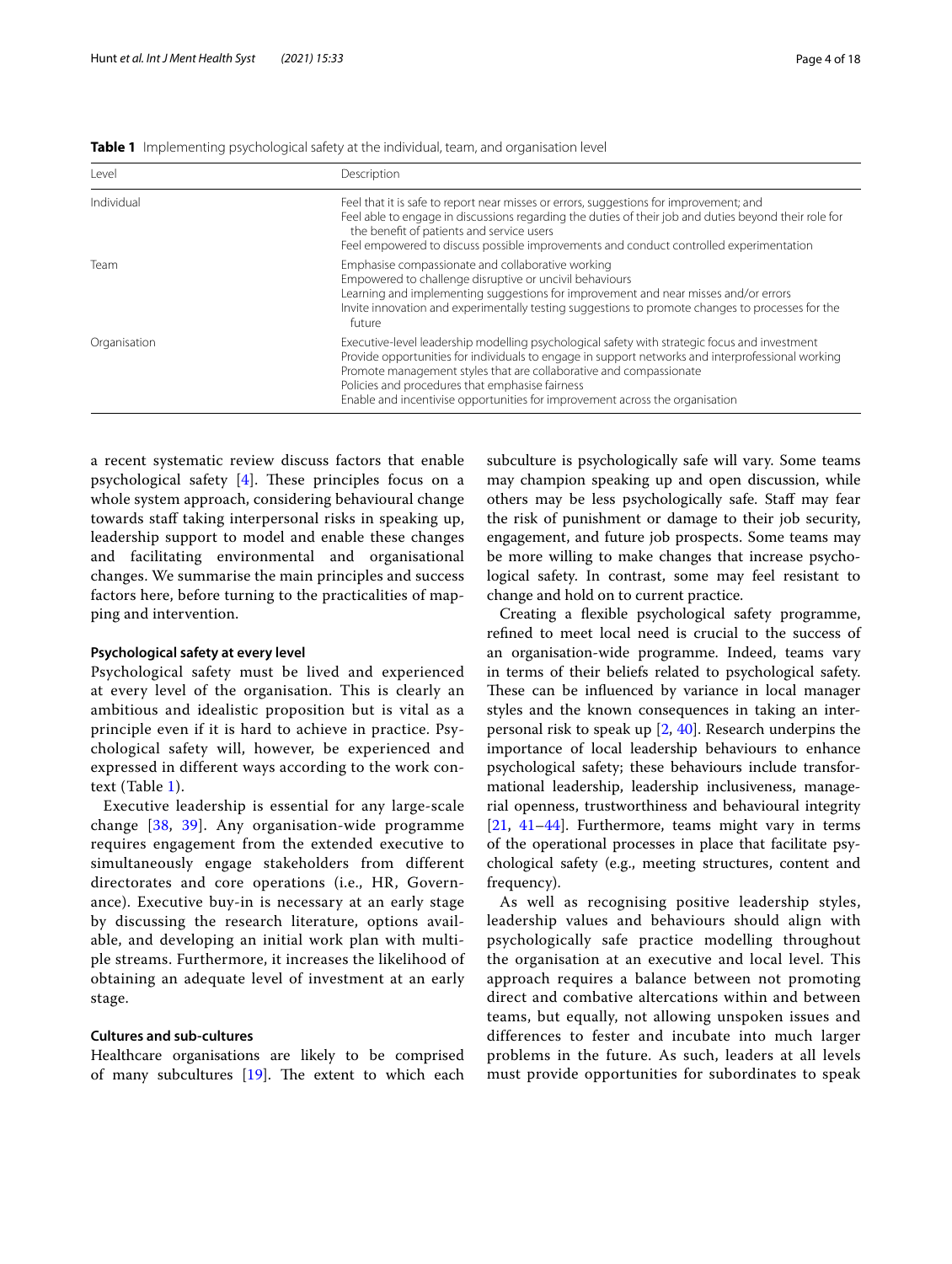up, but equally to manage contributions positively and collaboratively. Moreover, leaders must also have the courage to temper or even thwart contributions that undermine psychologically safe practice. In other words, psychological safety is to promote collaborative and candid focused discussions and not a carte blanche approach, accepting any contributions. As well as the role of leaders in fostering psychological safety, it is also vital that they feel psychologically safe in their managerial duties and have HR practices that support them.

# **Collaboration, co‑design and co‑production**

Co-production demonstrates and utilises the value of experiential knowledge of staff, patients and their carers and families. This approach is a core practice that is commonly applied in health-related research [[45](#page-16-14), [46\]](#page-16-15). There are several connotations to the meaning of co-design/production in different contexts. For psychological safety, it is the collective responsibility in contributing to innovation and change that may lead to safer patient care. This includes contributing to suggestions for change, experimentation and providing feedback, and making efforts to implement changes into practice.

There are several reasons why this is important for the development of psychological safety interventions. First, it provides an opportunity for staff to participate in collaborating and co-designing interventions to apply their understanding of the local nuances to organisational plans, maximising chances of success [[47](#page-16-16)]. Second, the experience of collaboration in itself can foster an experience of psychological safety and persuade staf of the sincerity of the intentions of executive leadership. Thirdly, co-design/production also increases the intrinsic motivation of staff and increases engagement in these changes and further promotes sustainability [[48](#page-16-17)]. Finally, and related to the role of executive-level leadership support, co-design/production also places value in the involvement of staf, providing them with the opportunity to have the authority and feel empowered in supporting in increasing psychological safety.

# **Understanding the current experience and practice of psychological safety**

The first step in developing a programme is to assess the current state of psychological safety in the organisation, in terms of overall understanding and practice. Most organisations will also have other plans and initiatives already running, for instance, on staff well-being, which will overlap with the proposed programme on psychological safety. Mapping existing initiatives reduce the risk of duplicating work and, subsequently, maximises investment in changes related to improve psychological safety. This landscape mapping and scoping require a few key foundation steps (Box [1](#page-4-0)).

# <span id="page-4-0"></span>**Box 1 First steps in psychological safety**

- Assemble a small team to conduct the mapping exercise and will have access to key contacts within the organisation
- Establish a small steering group to guide the parameters of this mapping exercise, the ambitions and criteria for success
- Agree on an operational defnition to identify what is a psychologically safe practice and what is not
- Establish a series of workshops, focus groups and interviews to explore current experience and perceptions of psychological safety with patients, families and staff
- Review relevant documents and procedures which may either support or detract from psychological safety
- Review training programmes, induction and other initiative both in terms of their ethos and content concerning psychological safety
- To establish a baseline measurement of psychological safety across the organisation

#### **Understanding the patient and family/carer experience**

It is important to explore patient understanding of speaking up and their family/carer experience, who often form part delivering informal care. Unlike staf surveys, there is unlikely to be any large-scale surveys to formally capture the climate of psychological safety across all family members and carers involved in care. This is for several reasons. First, not all informal support is visible to the healthcare system (e.g., the sibling who supports their brother or sister when arriving home from school or work). Secondly, not all family/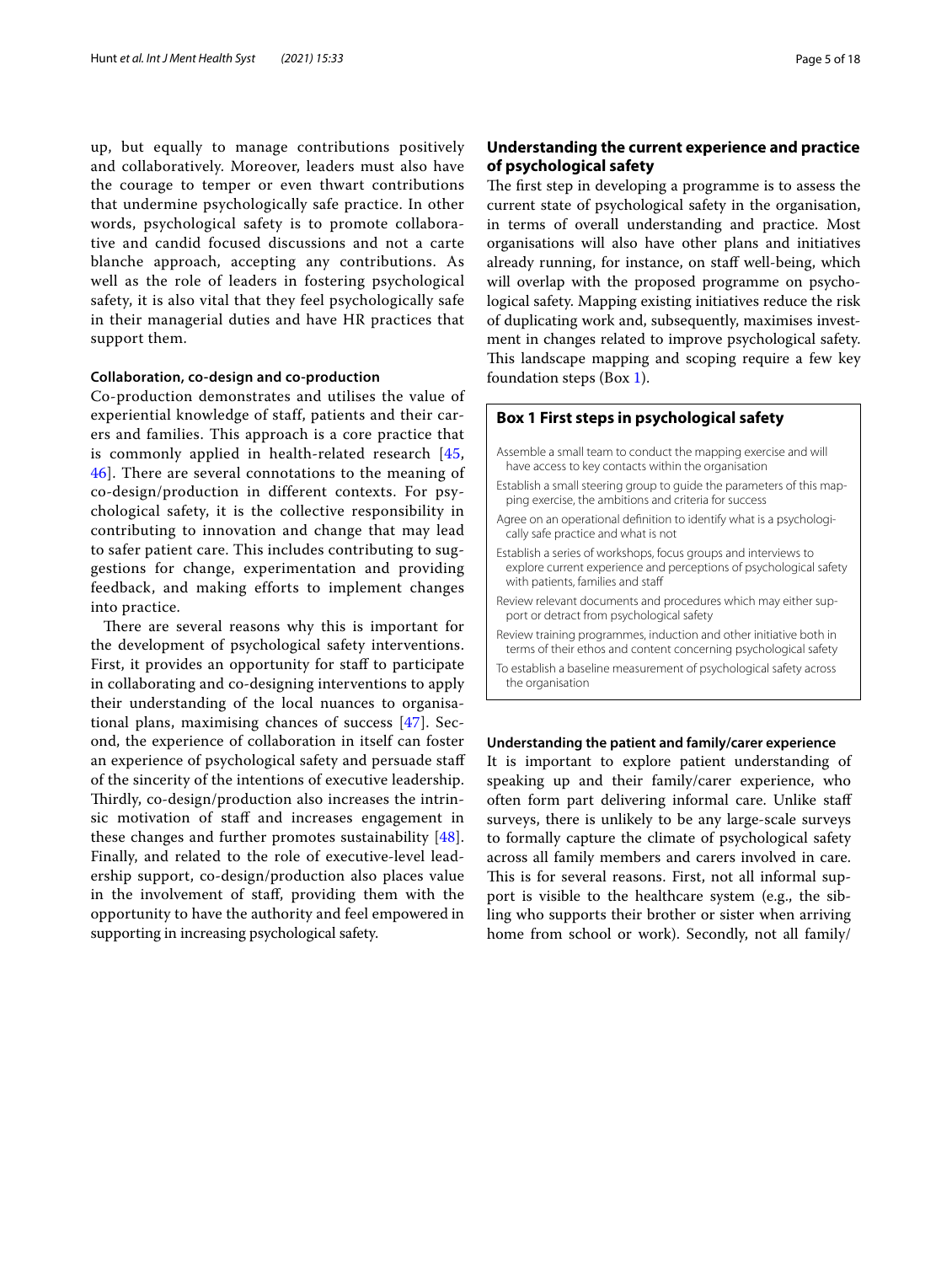carers have access to the same methods of communication (e.g., email). Finally, this population is typically geographically disparate when compared to a healthcare workforce. The first step is to reach out to all active patients in the organisation to ask for participation. For particular groups, there may be gatekeepers that play an integral role in representing their population. Gatekeepers can include formal organisations such as large charities or local initiatives, or virtual social media support groups. Any focus groups or interviews should be at the convenience of patients and family/carers and should provide confdentiality. Messaging around these approaches is particularly important, clearly articulating that these experiences will inform mental healthcare delivery.

#### **Understanding the staff experience**

Staff surveys (discussed below) will give a general picture of psychological safety across an organisation, but it is essential to complement this with a more nuanced understanding of staff views and experience of psychological safety. For example, a series of focus groups could be run with junior staff to explore their perceptions of speaking up. The experience of staff needs to be understood at all levels and sampled across all settings in the organisation. To fully engage with the workforce, it is essential that an accurate representation of perceptions of psychological safety, including barriers and opportunities. Those staff who feel trust in an organisation will be relatively easy to recruit, thus potentially biasing the fndings. It is therefore critical to reach out to other individuals and groups who may be warier of speaking about their experiences. For example, introverted people, who may be less likely to speak up, but have equally valuable ideas than more assertive extroverts. It is therefore essential to gather feedback from those who do not typically speak up to gather the quiet power they bring in increasing psychological safety.

One way is to establish trusted gatekeepers who can serve to champion these initial discussions and facilitate in increasing confdence in speaking up, such as clinical leaders who may represent the protection of standards and quality. Engaging union representatives is a suitable method of reaching disenfranchised groups as well as provided reassurance of the confdential nature of such discussions. To further bolster confdentiality, focus groups can be held outside of regular working hours and at a neutral venue, so their participation remains confdential. Facilitators can be from an independent organisation or be a trusted person from the current organisation. For example, a chaplain from the organisation or union representatives are potentially ideal for facilitating these discussions. Telephone interviews also offer an alternative method of discussing this topic without the need to attend a venue and be recognised by others in the group.

#### **Review of core organisational policies and procedures**

Organisational culture is primarily determined by the behaviour of people, particularly leaders, in that organisation. However, documents, procedures and symbols used by the organisation also express organisational culture. There are specific policies that would benefit from having a psychologically safe focus. For example, whistleblowing policies should embed psychologically safe practices to enable candid and fair dialogue between the whistle blower, those potentially implicated and the organisation. Encouraging staff to speak up is the frst step, and organisational practices that support what happens after someone has spoken up is essential to sustaining these behaviours amongst the workforce. Policies relating to near misses should shift from being an assurance-based tool to encouraging and even rewarding staff that speak up, as well as promoting transparency, to show what learning and improvement are looped back into the organisation. Those policies enacting organisational change should take a similar approach, setting out an engagement approach to utilise local intelligence and gain buy-in from the workforce.

#### **Review induction and training programmes**

Healthcare organisations provide diferent forms of education, both formal and informal, to all levels of the workforce. Many of the induction programmes include essential training on governance and information security, but other courses can consist of methods of care. For some roles (e.g., nurses, allied healthcare roles, and doctors), years of formal education has been completed as well as several placements. Local and organisationwide induction training should focus on antecedents of psychological safety, such as team working, voice behaviours, and respectful listening [[6\]](#page-15-3). Leadership programmes should have a strong focus on leadership behaviours such as inclusive, compassionate and collaborative leadership are integral to psychological safety [[6,](#page-15-3) [31](#page-16-2)].

# **Measuring psychological safety**

Psychological safety is a complex multi-faceted concept and, subsequently, understanding the extent to which it has been a success and how this can be measured is a challenge. The most common form of measure for psychological safety is a team-level survey [[1\]](#page-15-0).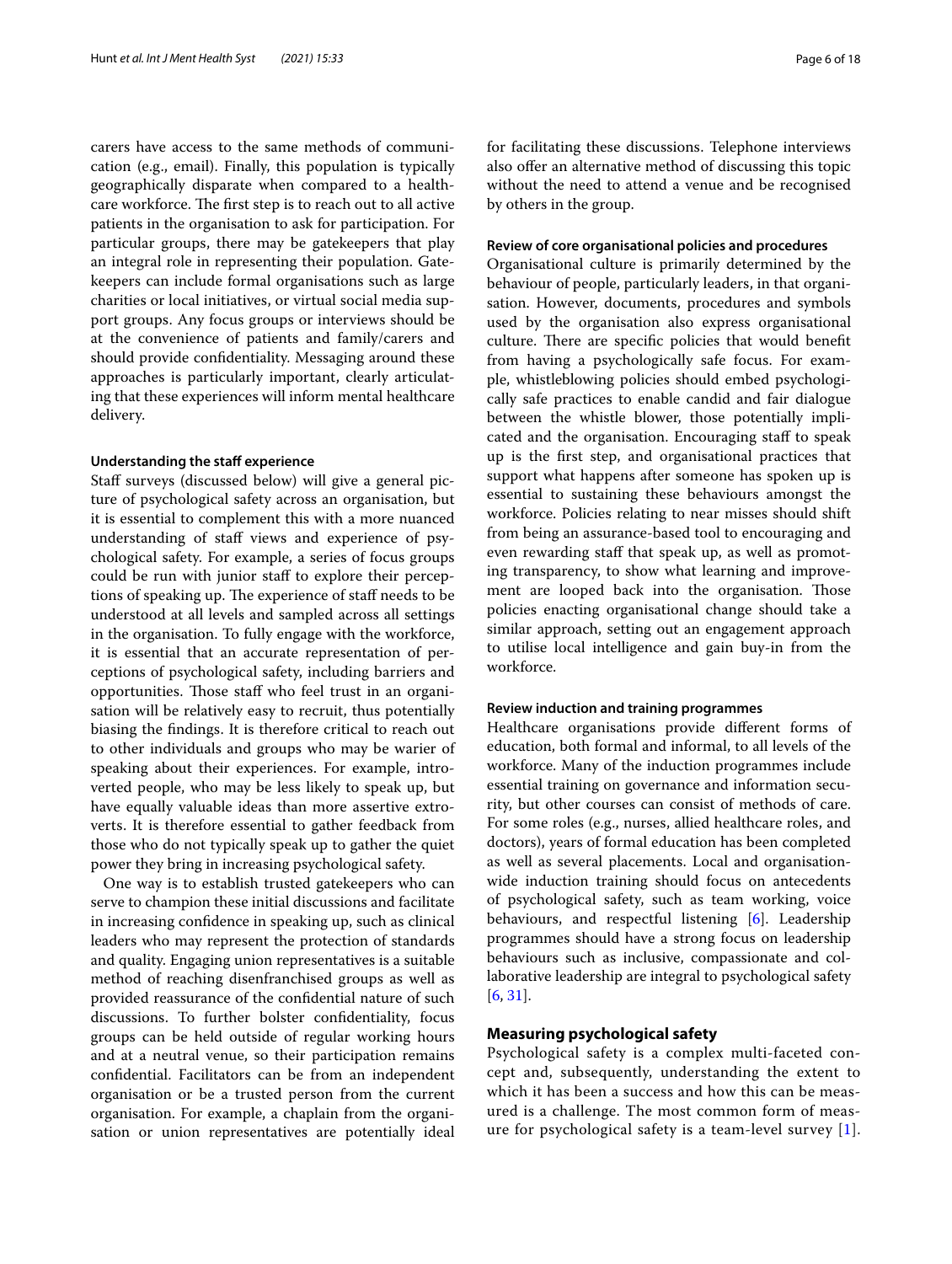Others have adapted this survey to measure psychological safety at an individual- and organisation-level [[42](#page-16-18), [49](#page-16-19)].

Healthcare organisations typically send out staff surveys that are focused on diferent aspects of work experiences from their workforce. These surveys tend to cover categories that can serve as indicators for psychological safety (perceived managerial and organisational support, perceived compassion), so teams or services that may score low in these areas may also feel psychologically unsafe. For a major programme, however, it would be preferable to mount a specifc survey of psychological safety at baseline and defned intervals as the programme unfolds. Burdening staf with additional surveys is of course, always a concern, but these are short and take only a few minutes to complete. Careful sampling strategies will also reduce the number of staf recruited to complete a new survey or adding questions to existing surveys. As well as producing longitudinal data, surveys can be useful in identifying groups of people who have scored low on psychological safety or who do not even feel able to complete a survey. These individuals and groups need particular support as executive leaders seek to gain trust across the whole organisation.

Objective measures of psychological safety will be benefcial for future research in this area. For example, observational frameworks relating to the verbal and non-verbal indicators of psychologically safe and unsafe practices might be particularly helpful in simulation interventions around speaking up and decision making. Once behaviours of psychological safety are agreed, behavioural markers provide ways to measure what is good or poor practice. Indeed, simulation-based education uses these frameworks to measure speaking up and assessing non-technical skills amongst medical teams [[50,](#page-16-20) [51\]](#page-16-21). As such, observational frameworks behaviours provide an opportunity to measure behaviours refective of psychological safety. In particular, to measure psychologically safe practice in some of the targeted interventions discussed below.

In the longer term, the fostering and enhancement of psychological safety should infuence healthcare outcomes, such as improvements in patient safety and staff engagement. However, psychological safety is only one of many infuences on such indices, and, therefore, it is challenging to measure a direct efect reliably. Assessing more immediate impacts, such as increased speaking up or reporting of near misses, maybe a more realistic earlier target. Furthermore, these targets can create a pathway to link the efects of psychological safety on ultimate outcomes such as safe patient care. Implementing a cultural change and increasing psychological safety will take a considerable amount of time, both in terms of a cultural shift with the existing workforce and inducting new staff. Staff surveys and evaluation of current practices over a long period ofer an opportunity to realise the longer-term outcomes of a programme such as the one described.

# **Enhancing psychological safety**

Psychological safety is an intuitively straightforward and persuasive concept, though on refection more complicated than it immediately appears. However, making meaningful, concrete steps to enhance psychological safety in an organisation is challenging for several reasons. First, psychological safety is multi-faceted, meaning that it requires a multi-faceted approach to change. Second, enhancing psychological safety requires a cultural shift, and any cultural initiative involves engagement and commitment from the majority of the workforce at all levels. Third, measuring psychological safety is especially challenging, in terms of how it infuences ultimate outcomes such as patient safety, healthcare improvement and wellbeing. Finally, and most importantly, it is difficult to identify what concrete steps to take to enhance psychological safety, in what order and over what timescale. While there are many inspiring descriptions of organisations, who have embraced psychological safety, very little research provides any kind of defined set of steps or interventions. The journey of each organisation will be diferent, but it would be benefcial to defne the essential components of a programme to enhance psychological safety.

Most psychological safety interventions aim to produce a broad change in attitudes, values and trust across the whole organisation. We refer to this generic approach as building an ethos of psychological safety. Targeted interventions, addressing settings and activities in which psychological safety is particularly critical, provide a complementary approach. Promoting a psychologically safe ethos should focus particularly on being a person-centred organisation, and a listening and learning organisation. A personcentred organisation will facilitate staff participating in creating an engaging workplace that focuses on safe patient care. A listening and learning organisation will make sure that they hear staff voices to discuss ideas for improvements, mistakes and errors, and contribute to failure-based learning.

The wider literature on psychological safety and organisational change suggest that there are a number of potentially useful means of exploring and infuencing the experience of psychological safety. In Box [2](#page-7-0) we set out the target actions for increasing an ethos of psychological safety, and in Table [2](#page-8-0) we set out methods for implementing these actions, based on literature relating to psychological safety interventions and organisational change interventions [[4,](#page-15-24) [15,](#page-15-10) [17](#page-15-12), [52,](#page-16-22) [53](#page-16-23)].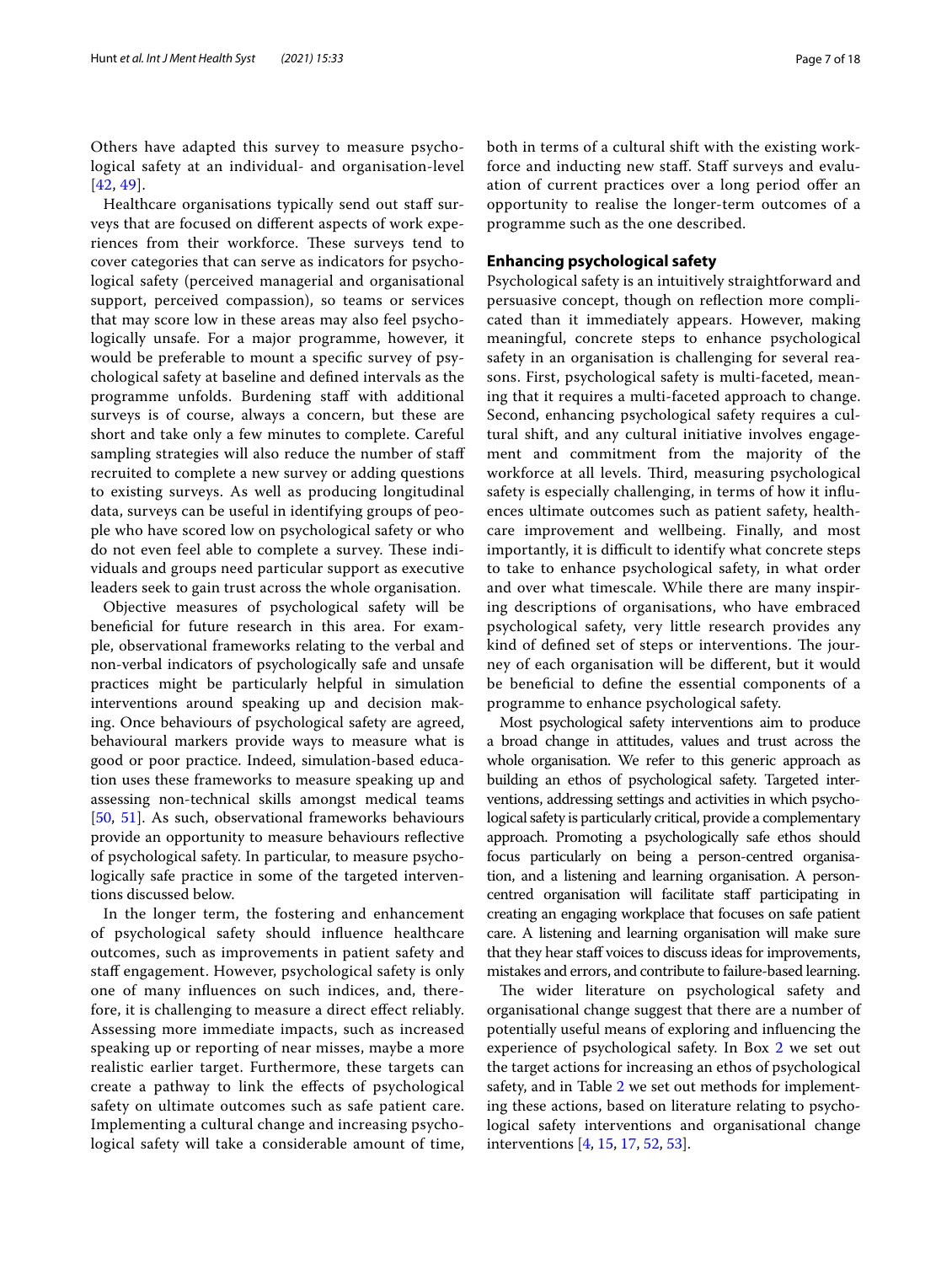<span id="page-7-0"></span>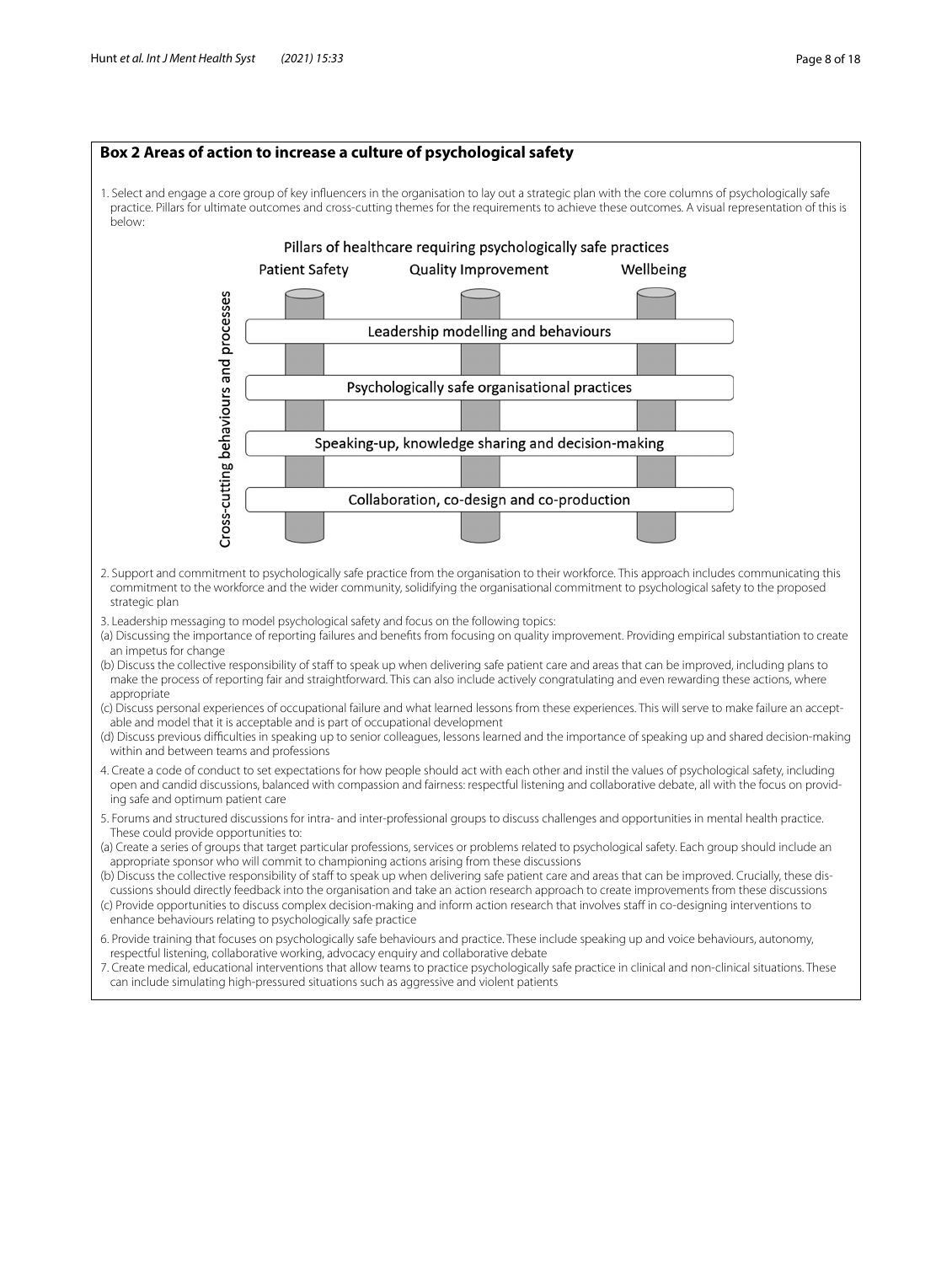# <span id="page-8-0"></span>**Table 2** Techniques and practices to enable cultural and organisational change

| Intervention                                | Actions                                                                                                                                                                                                                                                                                                                                                                                                                                                        | Evidence                                                           |
|---------------------------------------------|----------------------------------------------------------------------------------------------------------------------------------------------------------------------------------------------------------------------------------------------------------------------------------------------------------------------------------------------------------------------------------------------------------------------------------------------------------------|--------------------------------------------------------------------|
| Organisational and leadership messaging     | Create a communication strategy using multiple<br>approaches to reach the whole workforce<br>and the wider community. Strategies include<br>sending letters and factsheets, and in-person<br>roadshows                                                                                                                                                                                                                                                         | Letter and fact sheet campaign [54]. Leadership<br>videos [55]     |
| Developing an organisational charter        | Code of conducts can provide a framework for<br>behavioural expectations. Codes of conduct<br>offer the opportunity to embed behaviours<br>taught in workshops and educational sessions<br>(see below) into current practice                                                                                                                                                                                                                                   | Team charter to empower teams [56]. Code of<br>conduct [57]        |
| Mental health ethics committee              | Open and accessible ethics committees provide<br>objective and supportive scrutiny, particularly<br>around explore complex dilemmas and experi-<br>menting with new approaches to patient care<br>(i.e., service change and quality improvement)                                                                                                                                                                                                               | Ethics committees and consultations [58, 59]                       |
| Dialogue meetings                           | Create a series of dialogue meetings to open up<br>questions that are frequently either unanswered<br>or unanswerable to generate open discussion<br>on difficult topics in mental health                                                                                                                                                                                                                                                                      | Opportunities to discuss complex dilemmas [60,<br>61]              |
| Schwartz rounds                             | Provide interdisciplinary meetings for groups to<br>discuss the emotional and social aspects of<br>care with the purpose of providing safer patient<br>care. It is led by a multidisciplinary panel who<br>open with their experiences around a particular<br>theme. Schwartz rounds are complementary to<br>dialogue meetings, focusing on share experi-<br>ence and compassion instead of unearthing the<br>thought processes regarding difficult situations | Schwartz rounds in mental health and community<br>care [62]        |
| Staff engagement and action research groups | Town halls offer an opportunity to bring together<br>representatives across the organisation to<br>discuss psychological safety. Action research<br>groups, allowing clinicians to act as researchers,<br>calibrate approaches and share best practice                                                                                                                                                                                                         | Staff engagement [63, 64]. Action Research Groups<br>[64, 65]      |
| Patient participatory councils              | These groups provide an opportunity to bring<br>professionals, managers and clinical and non-<br>clinical staff together to ensure healthcare is<br>patient-oriented and maximise patient involve-<br>ment and choice                                                                                                                                                                                                                                          | Patient engagement and participatory action<br>research group [66] |
| Skills workshops                            | Workshops and train the trainer workshops offer<br>opportunities to bolster skills and embed this<br>into practice by training champions                                                                                                                                                                                                                                                                                                                       | Train the trainer workshops [57]. Skills workshop<br>[67, 68]      |
| Simulation and role play                    | Utilising the role of simulated or unstructured<br>role-play to explore complex scenarios in men-<br>tal health in safe no-risk environments                                                                                                                                                                                                                                                                                                                   | Simulation [51]. Role-play [69]                                    |
| Video presentations and case studies        | This approach provides teams with the time to<br>self-reflect and reflects on everyday events<br>that are complex and generally made under<br>pressure                                                                                                                                                                                                                                                                                                         | Video dramatisation of medical events [70].<br>Vignettes [71]      |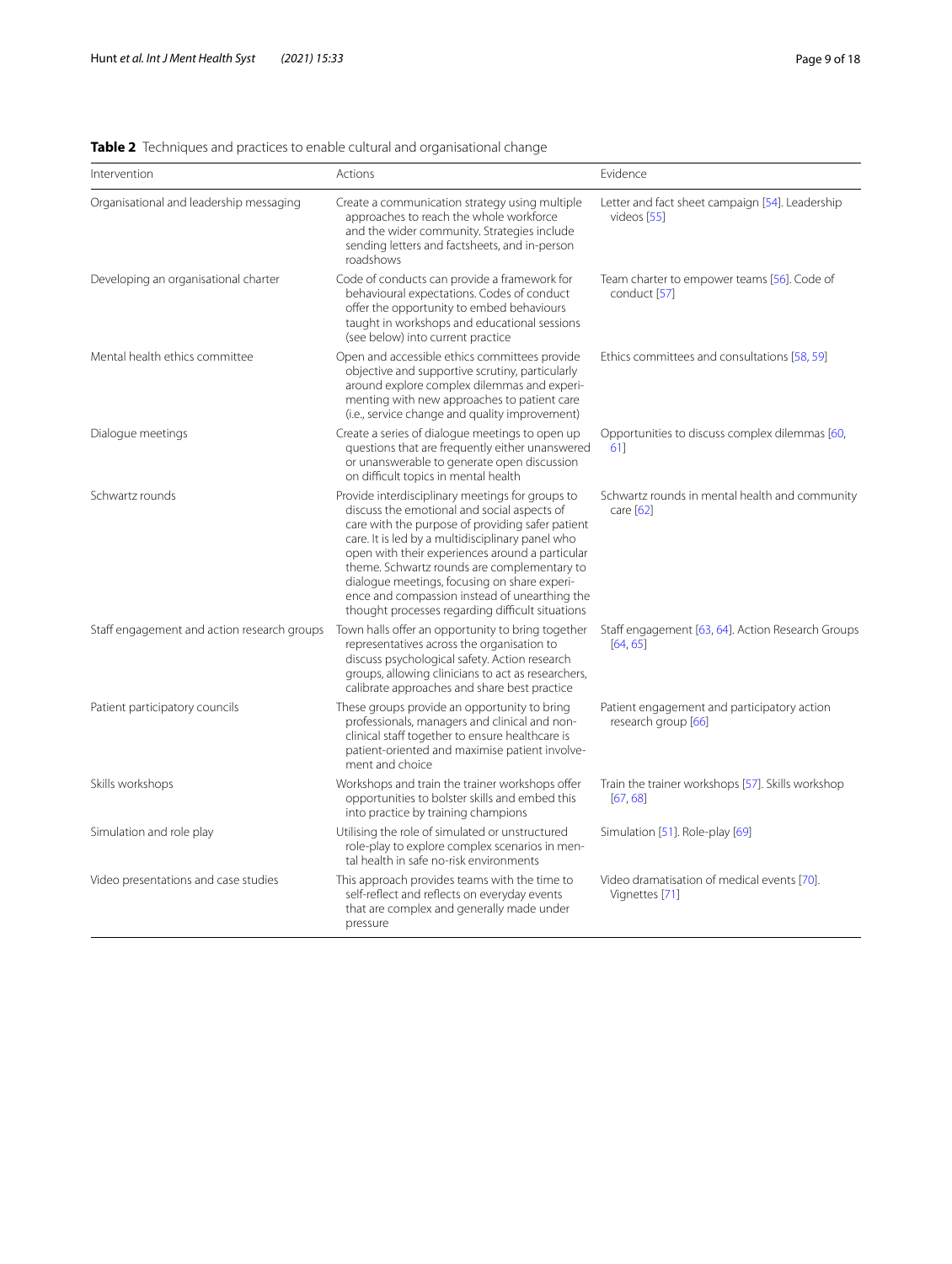## **Targeted interventions**

Psychological safety culture change requires a broad approach to instil the ethos through all layers of the organisation, creating a consistent message and support for this approach. However, alongside this, targeted interventions provide an opportunity to create test beds where psychological safety is vitally important. There are 'pinch points' when it is particularly important for patient, family and staff engagement and the delivery of care. Psychological safety is particularly important, when coercive measures have to be used to protect the patient from harming themselves or other people. The trauma and distress that such measures may provoke can be eased by open and compassionate communication at the time and by careful debriefng and explanation afterwards when the crisis has passed. Whilst debriefs tend to be a statutory requirement, they provide an opportunity for increased staff reflexivity, empower patients to contribute to their care (e.g., discuss future ways of using alternative options to restrictive practice) and enhance patient outcomes [[72](#page-17-1)].

In the broadest sense, targeted interventions fall into two categories. The first is structured situations such as meetings that provide an opportunity to speak up about areas of concern or possible improvement. The second is where decisions are made in situ and take place on an ad hoc basis and require a group discussion. When a decision is complex, and there is no obviously correct course of action, it is particularly critical that patients, families and staf all feel able to speak openly and contribute to the decision-making process. Table [3](#page-10-0) provides some key target areas for psychological safety, both in a clinical and non-clinical setting.

In the targeted interventions discussed, three common themes emerge in mental healthcare practice. The first is the importance of empowering patients by keeping them informed at every stage of their care and providing patient choice wherever possible. The second is the importance respecting and encouraging the contributions of all healthcare staf that help deliver patient-centered and recovery-oriented care. The third is understanding that in difficult situations, such as disputes or grievance procedures, there should be an expectation of candid, open, and fair conversations that are collaborative in nature and not combative, focusing on individual development and team development.

# **Conclusion**

Psychologically safe practice is essential in mental health to innovative practice and safe patient care, provided by a healthy and engaged workforce. Despite psychological safety, being an intuitive concept to understand, operationalising it at scale is particularly challenging. It has a particular resonance in mental health for two reasons. First, many mental health organisations focus on recovery-oriented practice which requires substantial patient and family involvement. Second, decision making in mental health is often complex and ambiguous, based on subjective observations that require whole team input. As such, assuring all parties feel free to speak up and have maximum involvement is vital to safe and optimum mental health patient care.

This overview and proposed plan for enhancing psychological safety largely focuses on the UK mental healthcare system and may not be applicable to healthcare settings in diferent countries. Indeed, healthcare organisations will difer in terms of their structures, levels of investment and prevailing cultures, meaning that not all aspects of this plan are applicable in diferent countries or cultures. Despite these diferences, many of the challenges and suggested approaches will translate on across countries and cultures. For example, the importance of speaking up about errors or ideas for improvements, the barriers are common across diferent countries and cultures.

As well as staff engagement, establishing a council of patients and actively encouraging family/carer participation is possible in all settings, even if this is more challenging in some cultures. As such, whilst the plan itself may not be applicable to diferent and more disparate healthcare organisations, many of the suggestions can be applied individually or tailored to be applicable to diferent settings.

Future studies may explore methods for implementing psychological safety in non-traditional organisational research settings, and factor in the recognised diferences in culture and existing structures. For example, one might envisage healthcare organisations may difer in societies strong in collectivist vs individualistic ideologies.

In this paper, we discuss how to create the foundations of psychological safety and the importance of preparatory stages from a structural and cultural perspective. Following this, we propose a practical guide that split psychological safety into two categories: building an ethos across an organisation and target areas, including some specific to mental health. This paper seeks to provide two advancements. First, it can serve as a 'blueprint'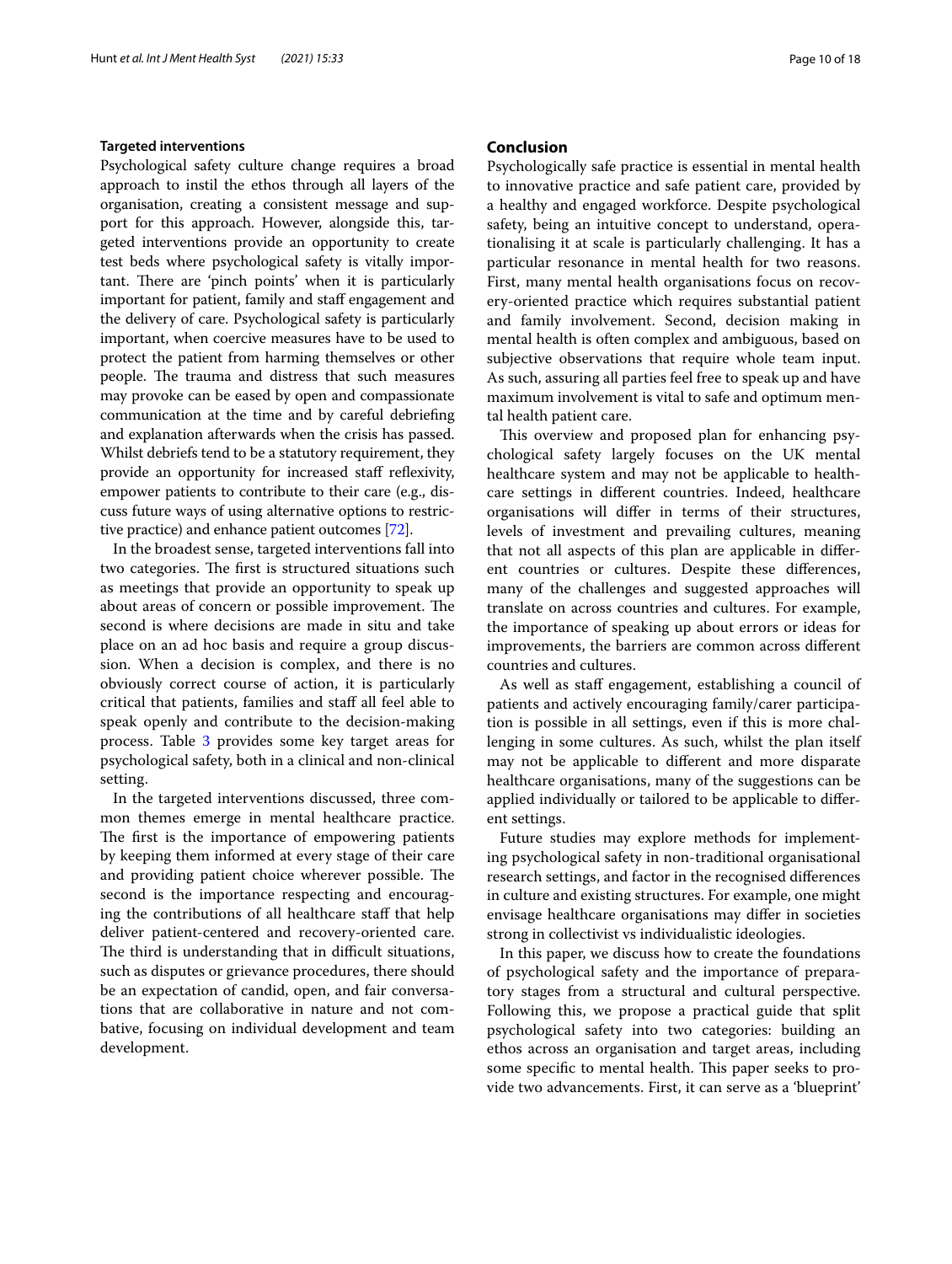| Table 3 Key target areas for psychological safety |                                                                                                                                                                                                                                                                                                                                                                                                                                                                                                                                    |                                                                                                                                                                                                                                                                                                                                                                                     |                                                                                                                                                                                                                                                                                                                                                                                                                                                                                                                                                                                                                                                       |
|---------------------------------------------------|------------------------------------------------------------------------------------------------------------------------------------------------------------------------------------------------------------------------------------------------------------------------------------------------------------------------------------------------------------------------------------------------------------------------------------------------------------------------------------------------------------------------------------|-------------------------------------------------------------------------------------------------------------------------------------------------------------------------------------------------------------------------------------------------------------------------------------------------------------------------------------------------------------------------------------|-------------------------------------------------------------------------------------------------------------------------------------------------------------------------------------------------------------------------------------------------------------------------------------------------------------------------------------------------------------------------------------------------------------------------------------------------------------------------------------------------------------------------------------------------------------------------------------------------------------------------------------------------------|
| Situation                                         | Description                                                                                                                                                                                                                                                                                                                                                                                                                                                                                                                        | Relevance of psychological safety                                                                                                                                                                                                                                                                                                                                                   | Example interventions                                                                                                                                                                                                                                                                                                                                                                                                                                                                                                                                                                                                                                 |
| Patient admissions to a psychiatric hospital      | patient-centred focus can leave nurses feeling<br>the opportunity to decline further admissions<br>Decisions to admit patients depend on system<br>when they assess safety to be compromised<br>spective of resource levels, and do not have<br>tional), patient presentation and capacity to<br>consent to admission, country-specific legal<br>frameworks and ward resources to care for<br>that they must always admit patients, irre-<br>the patient compassionately and safely. A<br>demands (both intra- and inter-organisa- | Psychologically safe teams can discuss decisions<br>that could be viewed as incorrect, subversive<br>decision to decline admission, but leadership<br>and inter-organisational demands, and indi-<br>or unhelpful and do not align with the intra-<br>vidual desire to aid all patients. Not only will<br>nurses be empowered to make the difficult<br>will support these decisions | areas, their concern for impact on standards of<br>for patients and staff to increase care demands<br>to decline further admissions when it is unsafe<br>care, their compassion for the person needing<br>regarding admissions and empowering teams<br>Leadership training focused on the importance<br>Daily or shift based patient flow meetings, and<br>external demand for capacity in their clinical<br>dialogue meetings to provide staff with the<br>admission, their safety-based decisions and<br>of making patient safety-focused decisions<br>opportunity to openly discuss internal and<br>calibrate these approaches<br>on the ward team |
| Involuntary admission to a psychiatric hospital   | inpatient services, and appropriate treatment<br>that may arise from this decision. Involuntary<br>inpatients can feel disempowered and this<br>admit the most vulnerable into psychiatric<br>Most countries provide statutory powers to<br>can potentially influence their recovery                                                                                                                                                                                                                                               | discussions should include discussing patient<br>cussing their preferences set against what is<br>Psychologically safe teams will recognise the<br>making with involuntary inpatients. These<br>options, their preferences, and openly dis-<br>importance of seeking shared decision-<br>possible and safe                                                                          | Develop and implement a new structured induc-<br>Communication training that specifically focuses<br>patient preference against what is feasible for<br>involuntary admissions that focus on patient<br>tion plan (or refining an existing one) for all<br>on negotiating with patients and factors in<br>their safety<br>choice                                                                                                                                                                                                                                                                                                                      |
|                                                   |                                                                                                                                                                                                                                                                                                                                                                                                                                                                                                                                    |                                                                                                                                                                                                                                                                                                                                                                                     |                                                                                                                                                                                                                                                                                                                                                                                                                                                                                                                                                                                                                                                       |

<span id="page-10-0"></span>

| i<br>j<br>$\frac{1}{2}$<br>١ |
|------------------------------|
| ١<br>١                       |
|                              |
| こくへい<br>1<br>i<br>١<br>١     |
| ı                            |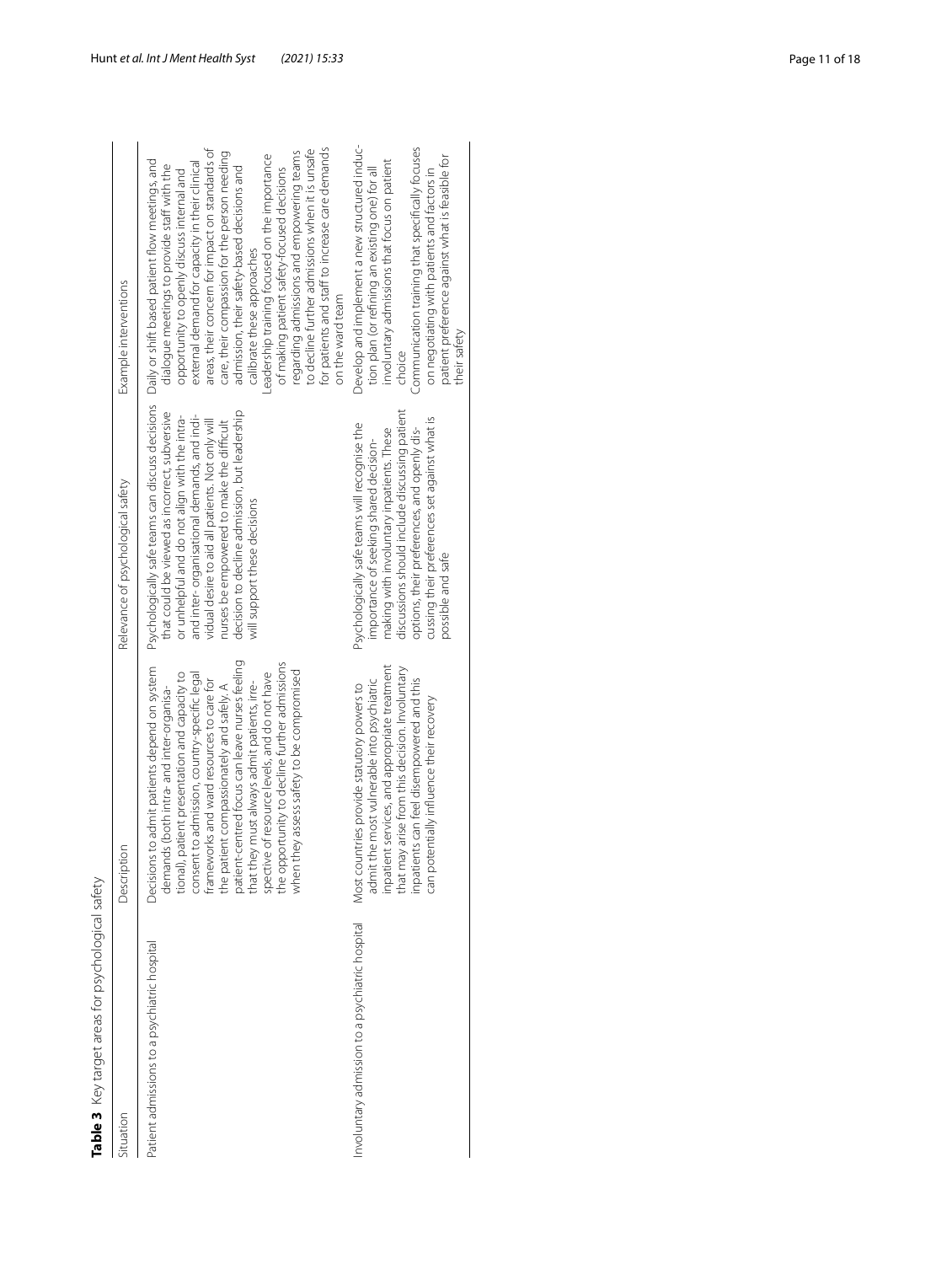| п |
|---|
|   |
|   |
|   |

| Table 3 (continued)                                                         |                                                                                                                                                                                                                                                                                                                                                                                                                                |                                                                                                                                                                                                                                                                                                                                                                                                                                                                                                  |                                                                                                                                                                                                                                                                                                                                                                                                                                                                                             |
|-----------------------------------------------------------------------------|--------------------------------------------------------------------------------------------------------------------------------------------------------------------------------------------------------------------------------------------------------------------------------------------------------------------------------------------------------------------------------------------------------------------------------|--------------------------------------------------------------------------------------------------------------------------------------------------------------------------------------------------------------------------------------------------------------------------------------------------------------------------------------------------------------------------------------------------------------------------------------------------------------------------------------------------|---------------------------------------------------------------------------------------------------------------------------------------------------------------------------------------------------------------------------------------------------------------------------------------------------------------------------------------------------------------------------------------------------------------------------------------------------------------------------------------------|
| Situation                                                                   | Description                                                                                                                                                                                                                                                                                                                                                                                                                    | Relevance of psychological safety                                                                                                                                                                                                                                                                                                                                                                                                                                                                | Example interventions                                                                                                                                                                                                                                                                                                                                                                                                                                                                       |
| Decisions to use pro-active intervention                                    | discussing and debriefing patients, providing<br>In acute inpatient settings, these situations are<br>an opportunity to support them in de-esca-<br>patient and avoid admission to a psychiatric<br>the precursor to restrictive practice, such as<br>therapeutic intervention to help stabilise a<br>In community settings, these situations may<br>include introducing a pharmaceutical or<br>lating a situation<br>hospital | tioner teams) will actively seek to discuss and<br>take action to de-escalate volatile situations,<br>discussing intervention options available to<br>providing support in these actions and not<br>teams will involve all relevant professionals,<br>Psychologically safe teams in acute inpatient<br>informal support and the patient in openly<br>In community settings, psychologically safe<br>care (particularly with nursing and practi-<br>provide patient-centred care<br>avoiding them | Simulations and role-play provide an opportunity<br>Schwartz rounds provide an opportunity for staff<br>to discuss the emotional components of com-<br>teams to discuss these difficult decisions and<br>their thought processes, relating to previous<br>plex decision-making, particularly balancing<br>Dialogue meetings provide opportunities for<br>behaviours such as team decision-making,<br>for teams to enhance psychological safety<br>patient safety and privacy<br>experiences |
| Decisions to use restrictive practice in acute<br>inpatient settings        | complex decision-making, making a trade-off<br>decision-makers and influencers to make the<br>between patient safety and privacy. As such,<br>the use of restrictive practice (e.g., enhanced<br>tion) are often time-pressured and involved<br>observations, seclusion, restraint, and seda-<br>Across acute inpatient settings, decisions on<br>these decisions require input from all key<br>most informed choice           | tive way. As well as speaking up, psychological<br>be able to speak up and voice their considera-<br>safety teams will include all members partici-<br>Teams that are high in psychological safety will<br>tions and possibly their concerns on the use<br>the decisions made by others in a collabora-<br>of restrictive practice, including challenging<br>pating in the decision-making process, and<br>ensure full patient involvement                                                       | deliver patient-focused care. Simulations should<br>diverse thinking, teamwork and speaking up to<br>also include shared decision-makers with key<br>them informed, providing patient choice and<br>stakeholders beyond the team (e.g., informal<br>negotiating patient preference with patient<br>support, non-statutory organisations). Most<br>importantly, involving the patient in shared<br>decision-making, both in terms of keeping<br>safety considerations                        |
| Reducing restrictive practice in acute inpatient<br>settings                | the imposed restraints. It requires positive risk-<br>whether a patient is able to manage without<br>taking behaviour to increase patient privacy<br>practice with a patient. This involves testing<br>practice is to de-escalate or end restrictive<br>but not at the expense of the safety of the<br>Related to the decision to use restrictive<br>and others<br>patient                                                     | Psychologically safe teams support and collabo-<br>Utilising whole team intelligence, full patient<br>manage without an environmental restraint).<br>involvement (both in terms of informing the<br>patient and discussing the available options)<br>ratively challenge each other when it comes<br>to patient-focused and positive risk-taking<br>(i.e., experimenting whether a patient can                                                                                                    | thoughtful risk-taking behaviour from leaders,<br>processes and factors relating to positive risk-<br>Debriefing teams to explicitly discuss thought<br>taking behaviour. Alongside this, modelling<br>including a protocol to consider all factors                                                                                                                                                                                                                                         |
| Authorising leave or time away from the ward<br>in acute inpatient settings | As part of a recovery-oriented approach, many<br>framework under which they were admitted<br>to hospital. This positive risk-taking requires<br>ward teams to balance the often complex<br>patients have planned leave or time away<br>dynamic between patient autonomy and<br>from the ward in the context of the legal<br>organisational/societal paternalism                                                                | decision-making, mitigates foreseen risks and<br>encourages taking positive risks that benefit<br>and knowledge sharing enhances the<br>the patient                                                                                                                                                                                                                                                                                                                                              |                                                                                                                                                                                                                                                                                                                                                                                                                                                                                             |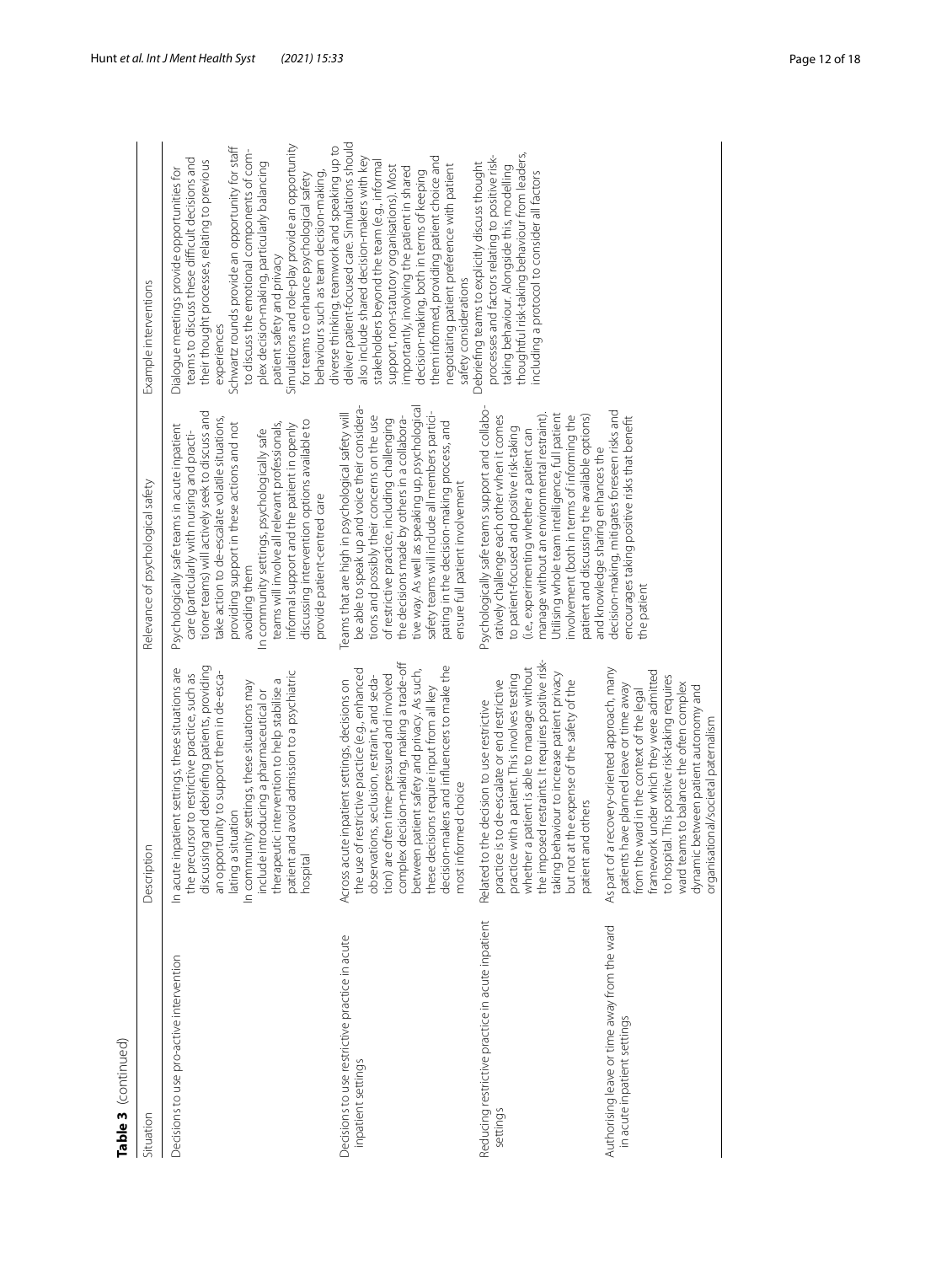| n | ı |
|---|---|
|   |   |
| ť |   |
|   |   |
|   |   |
|   |   |
|   |   |

| Table 3 (continued)                                                     |                                                                                                                                                                                                                                                                                                                                                                                                                                                                                                                                                                                                                                                                                                                                                                                                                     |                                                                                                                                                                                                                                                                                                                                                                                                                                                                                                                                                                                                                                                                                                                                                                  |                                                                                                                                                                                                                                                                                                                                                                                                          |
|-------------------------------------------------------------------------|---------------------------------------------------------------------------------------------------------------------------------------------------------------------------------------------------------------------------------------------------------------------------------------------------------------------------------------------------------------------------------------------------------------------------------------------------------------------------------------------------------------------------------------------------------------------------------------------------------------------------------------------------------------------------------------------------------------------------------------------------------------------------------------------------------------------|------------------------------------------------------------------------------------------------------------------------------------------------------------------------------------------------------------------------------------------------------------------------------------------------------------------------------------------------------------------------------------------------------------------------------------------------------------------------------------------------------------------------------------------------------------------------------------------------------------------------------------------------------------------------------------------------------------------------------------------------------------------|----------------------------------------------------------------------------------------------------------------------------------------------------------------------------------------------------------------------------------------------------------------------------------------------------------------------------------------------------------------------------------------------------------|
| Situation                                                               | $\overline{5}$<br>Descript                                                                                                                                                                                                                                                                                                                                                                                                                                                                                                                                                                                                                                                                                                                                                                                          | Relevance of psychological safety                                                                                                                                                                                                                                                                                                                                                                                                                                                                                                                                                                                                                                                                                                                                | Example interventions                                                                                                                                                                                                                                                                                                                                                                                    |
| Post-incident debrief/discussion for the use of<br>restrictive practice | I circumstances leading to the decision<br>tory (and legally required) to analyse and dis-<br>Across many countries, debriefing is a manda-<br>to use restrictive practice<br>cuss all                                                                                                                                                                                                                                                                                                                                                                                                                                                                                                                                                                                                                              | tive practice). These teams should also be able<br>optimal decision for the patient (e.g., low staff-<br>ing levels creating a need to use more restric-<br>even when this practice was not optimal the<br>to collaboratively discuss any disagreements<br>for avoiding using restrictive practice, where<br>in individual cases, to reflect on the decision<br>family/carer involvement (where applicable)<br>Teams will also seek patient involvement and<br>psychologically safe team can have candid<br>made, and actively seek a collaboration to<br>made, discuss the reasons why they were<br>explore alternative options and strategies<br>discussions regarding the use of restraint,<br>regarding decisions made, in retrospect<br>possible<br>$\prec$ | Training provided to teams that support speak-<br>ing up candidly and communication styles to<br>non-optimal decisions regarding restrictive<br>reflect collaborative rather than combative<br>Organisational policies in place to fairly audit<br>approaches, inclusive of patients in these<br>Train and simulate shared decision-making<br>practice, fairly and holistically<br>discussions<br>debate |
| Planned discharge from a psychiatric hospital                           | The transition from inpatient to the community<br>can be a difficult inpatients, particularly for<br>patients with long lengths of stay                                                                                                                                                                                                                                                                                                                                                                                                                                                                                                                                                                                                                                                                             | nity settings will involve the patient in discuss-<br>ing the plan, openly and actively listening to<br>tion in care between inpatient and commu-<br>ensure continuity of care between inpatient<br>Involving all relevant statutory and non-statu-<br>psychologically safe approach to the transi-<br>any concerns the patient may have, and to<br>tory organisations, and informal support in<br>and community teams<br>the planned discharge<br>$\prec$                                                                                                                                                                                                                                                                                                       | ment and involvement of relevant services and<br>a care pathway to ensure full patient involve-<br>ensuring continuity of care for this transition<br>understand the barriers and discuss ways of<br>Mapping and refining the transition aspect of<br>Dialogue meetings and reflective sessions to<br>informal support<br>period                                                                         |
| Decisions regarding particularly vulnerable<br>groups                   | professional assessment determines to be the<br>informal support and the views of the person<br>non-statutory organisations that are involved<br>groups such as older people and young peo-<br>themselves. In particular, the process of mak-<br>ing decisions regarding the care provided by<br>ple require collaboration between clinician's<br>requiring open and candid communication<br>professional and organisational boundaries,<br>partners, family and friends vs what<br>This should also include other statutory and<br>decision-making that involve patients and<br>for inter-professional working, and shared<br>As such, patient-centred care often crosses<br>Decisions regarding the care of vulnerable<br>their informal support network<br>in supporting the patient<br>best approach<br>carers, | discussions between formal and informal care<br>professional services and other statutory and<br>a patient); and informal support provided by<br>teams can engage in supportive and candid<br>to agree to care packages that are always in<br>carers, friends and family. Psychological safe<br>sector organisations involved in supporting<br>tinuity of care and collaboration between<br>Safe patient-focused care relies on the con-<br>non-statutory organisations (e.g., charity-<br>the interests of the patient                                                                                                                                                                                                                                          | grate and create continuity of care-providing<br>together formal and informal support to inte-<br>Engagement strategies and training that bring<br>parameters, opportunities and challenges to<br>opportunities for people to speak up about<br>providing care                                                                                                                                           |
|                                                                         |                                                                                                                                                                                                                                                                                                                                                                                                                                                                                                                                                                                                                                                                                                                                                                                                                     |                                                                                                                                                                                                                                                                                                                                                                                                                                                                                                                                                                                                                                                                                                                                                                  |                                                                                                                                                                                                                                                                                                                                                                                                          |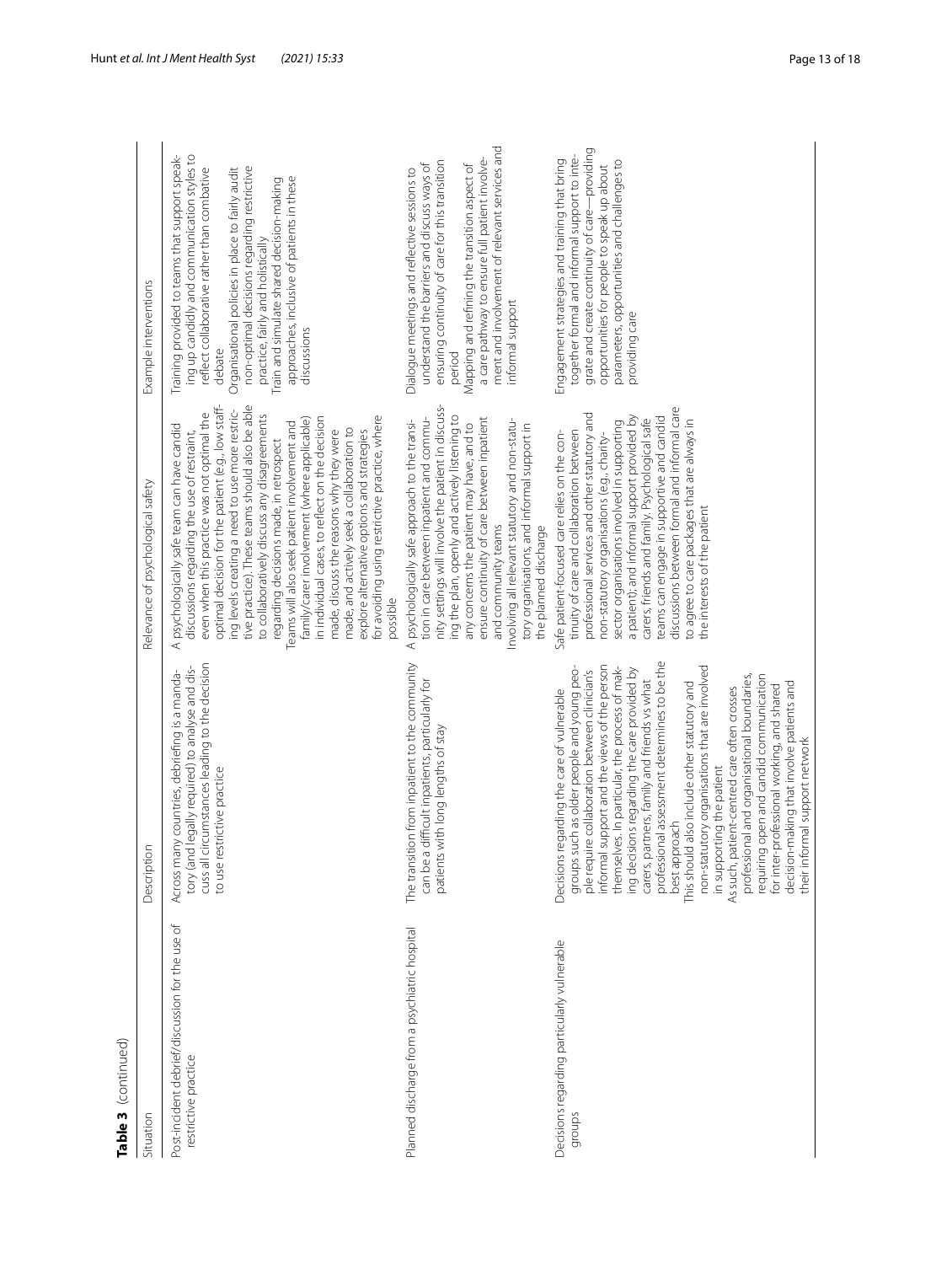| Table 3 (continued)                     |                                                                                                                                                                                                                                                                                                                                                                                                                                                                                                                                  |                                                                                                                                                                                                                                                                                                                                                                                                                                                                                                                                                                                                                           |                                                                                                                                                                                                                                                                                                                                                                                                                                                                                                                                          |
|-----------------------------------------|----------------------------------------------------------------------------------------------------------------------------------------------------------------------------------------------------------------------------------------------------------------------------------------------------------------------------------------------------------------------------------------------------------------------------------------------------------------------------------------------------------------------------------|---------------------------------------------------------------------------------------------------------------------------------------------------------------------------------------------------------------------------------------------------------------------------------------------------------------------------------------------------------------------------------------------------------------------------------------------------------------------------------------------------------------------------------------------------------------------------------------------------------------------------|------------------------------------------------------------------------------------------------------------------------------------------------------------------------------------------------------------------------------------------------------------------------------------------------------------------------------------------------------------------------------------------------------------------------------------------------------------------------------------------------------------------------------------------|
| Situation                               | <b>S</b><br>Descripti                                                                                                                                                                                                                                                                                                                                                                                                                                                                                                            | Relevance of psychological safety                                                                                                                                                                                                                                                                                                                                                                                                                                                                                                                                                                                         | Example interventions                                                                                                                                                                                                                                                                                                                                                                                                                                                                                                                    |
| Clinical handover                       | information to plan for the next shift compas-<br>fer of clinical responsibility and accountability<br>The definition of clinical handovers is the trans-<br>continuity of care. In the case of an inpatient<br>of some or all aspects of care for a patient or<br>setting, this handover will typically be at the<br>end of one shift pattern to the beginning of<br>another. Handovers should include enough<br>group of patients to another person. Func-<br>tional handovers underpin consistent and<br>sionately and safely | insight that helps to avoid an aggressive situa-<br>active discussions that could aid the effective<br>speaking up about some of the behavioural<br>As such, teams that are high in psychological<br>safety will be able to have candid and pro-<br>difficulties with one patient may provide<br>care of particular patients. For example,<br>tion later that day                                                                                                                                                                                                                                                         | Create a research action team with key decision-<br>discuss restructuring it with a focus on psycho-<br>makers (clinical and non-clinical staff) across<br>the Trust to map how handover process and<br>logical safety                                                                                                                                                                                                                                                                                                                   |
| Informal disputes between staff members | is essential to resolving disputes before they<br>handling disputes between staff members<br>Providing opportunities and structure to<br>reach formal grievance procedures                                                                                                                                                                                                                                                                                                                                                       | ties to take ownership of the issue and seek to<br>and seek opportunities to resolve such issues<br>Where possible, staff should take opportuni-<br>structure and opportunities to facilitate staff<br>standing each other's view and recognising<br>Psychologically safe teams provide an oppor-<br>successfully. In particular, a focus on under-<br>conversations about professional conflicts<br>At an organisational level, there should be<br>commonalities in occupational practice.<br>tunity for staff members to have candid<br>resolving such issues at the early stages<br>resolve it in an appositive manner | also focus on respectful listening and divergent<br>Specific training provided to staff members and,<br>resolve disputes and conflicts. Training should<br>from internally-appointed individuals or exter-<br>nal services to facilitate pro-actively handling<br>in particular, to leaders to help mediate and<br>Organisations may seek to provide mediation<br>thinking<br>disputes                                                                                                                                                   |
| Workplace bullying and harassment       | itism for those within the group and exclusion<br>for those outside of the group<br>they can also serve as cliques, creating favour-<br>Individuals who misuse their authority to gain<br>personal and political power, and ultimately<br>works are beneficial in a workplace setting,<br>At a group level, informal peer support net-<br>undermine a psychologically safe culture                                                                                                                                               | behaviour and follow through with any action<br>colleagues still foster a relationship of candid<br>discussion that is equal across all colleagues.<br>Psychologically safe teams create professional<br>When witnessing bullying and harassment,<br>lives. Irrespective of informal relationships,<br>boundaries, understanding the difference<br>between their professional and personal<br>they are openly willing to challenge this<br>arising from the incident                                                                                                                                                      | strategies to promote candid but fair conversa-<br>incidents, both for the person who reports the<br>Leadership training with a specific focus on han-<br>dling bullying and harassment, from proactive<br>tions, to handling grievances arising from this<br>expectations are agreed upon, laid out and<br>Policies that protect and support those who<br>are implicated in bullying and harassment<br>Creating a code of conduct in which team<br>incident and the implicated staff<br>any reported incidents<br>repeatedly reinforced |
| Grievance procedures                    | place to handle grievances, whether they are<br>through internal HR processes or whether<br>they involve independent union organisa-<br>All organisations have formal positions in<br>tions                                                                                                                                                                                                                                                                                                                                      | Psychologically safe teams will be able to have<br>ferences that, in most cases, can be resolved<br>candid conversations about any dispute or<br>differences in personality or workplace dif-<br>before reaching formal stages                                                                                                                                                                                                                                                                                                                                                                                            | candidly and respectively discussing grievances<br>charters with expectations for staff to openly,<br>specifically designed to work towards resolv-<br>ing grievances collaboratively. Creating local<br>Providing independent and informal routes<br>before they escalate to formal stages                                                                                                                                                                                                                                              |
|                                         |                                                                                                                                                                                                                                                                                                                                                                                                                                                                                                                                  |                                                                                                                                                                                                                                                                                                                                                                                                                                                                                                                                                                                                                           |                                                                                                                                                                                                                                                                                                                                                                                                                                                                                                                                          |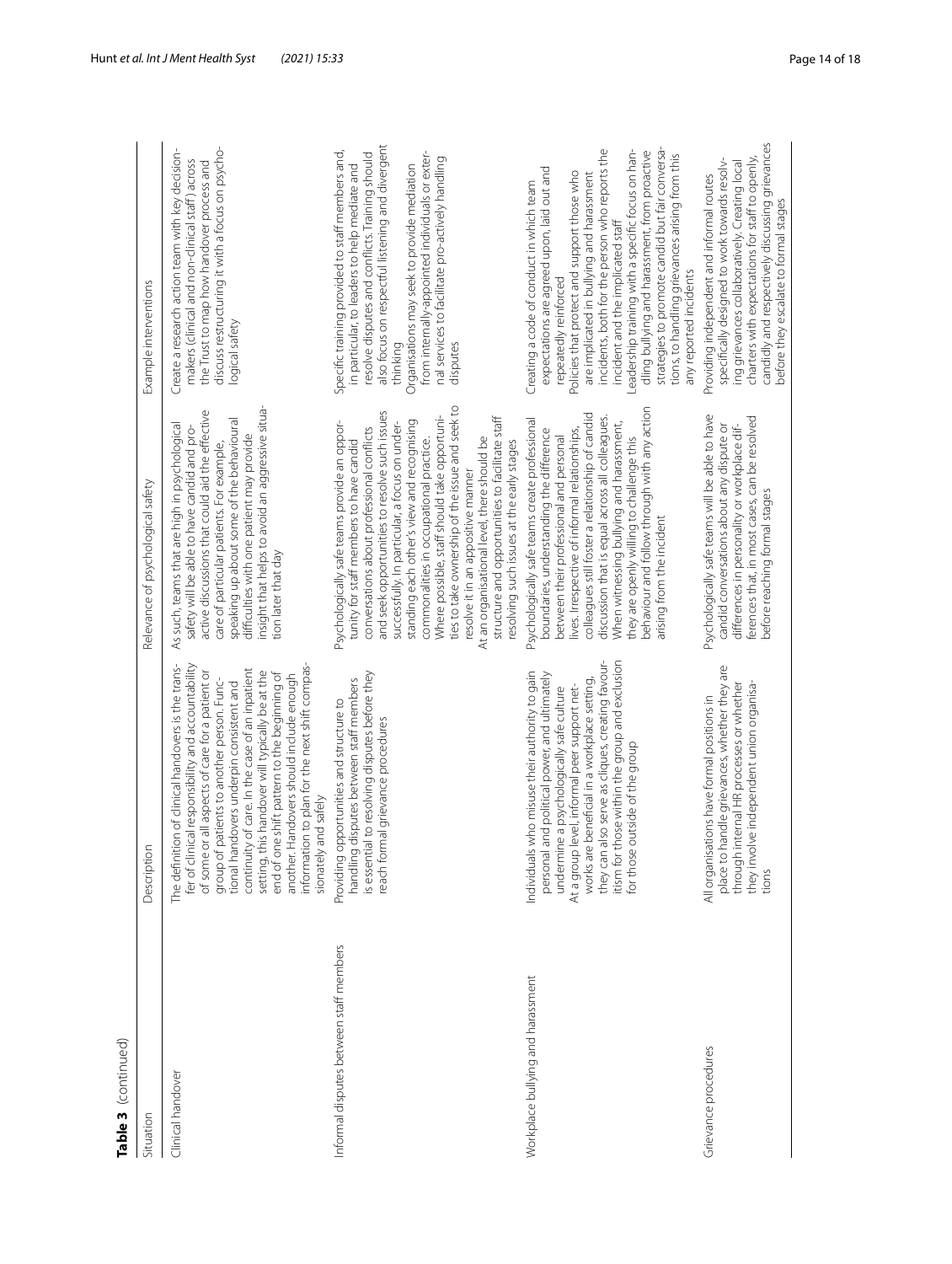| Table 3 (continued)                   |                                                                                                                                                                                                                                                                                                                                                                             |                                                                                                                                                                                                                                                                                                                                                                                                                                                                                                                                              |                                                                                                                                                                                                                             |
|---------------------------------------|-----------------------------------------------------------------------------------------------------------------------------------------------------------------------------------------------------------------------------------------------------------------------------------------------------------------------------------------------------------------------------|----------------------------------------------------------------------------------------------------------------------------------------------------------------------------------------------------------------------------------------------------------------------------------------------------------------------------------------------------------------------------------------------------------------------------------------------------------------------------------------------------------------------------------------------|-----------------------------------------------------------------------------------------------------------------------------------------------------------------------------------------------------------------------------|
| Situation                             | Description                                                                                                                                                                                                                                                                                                                                                                 | Relevance of psychological safety                                                                                                                                                                                                                                                                                                                                                                                                                                                                                                            | Example interventions                                                                                                                                                                                                       |
| Professional Development Review (PDR) | the managers to reflect on performance from<br>the previous year as well as plans for the next<br>provide opportunities for both the staff and<br>year. It provides opportunities to engage in<br>short-term planning for role fulfilment and<br>long-term career aspirations and how the<br>Professional development reviews (PDR)<br>organisation may play a part in this | provide opportunities for staff to discuss how<br>Those who are psychologically safe will be free<br>and will facilitate their engagement. The PDR<br>the individual, and for organisational perfor-<br>should primarily seek to serve and develop<br>tions and how this fits with the current role<br>ing where they want to be in their position<br>the role fits with their current career aspira-<br>mance viewed as a secondary focus. It can<br>to engage in candid conversations regard-<br>and what the organisation needs           | Review of current PDR across the organisation<br>plans reflect their true aspirations, goals and<br>and interviews to discuss whether staff the<br>plans                                                                    |
| Return to work interviews             | Return to work interviews are short, informal<br>discussing details around the absence and<br>return to work after an absence. As well as<br>meetings held with an employee on their<br>the planned return to work, it provides an<br>opportunity to explore any work-placed<br>contributions                                                                               | speak candidly around any work-related stress<br>that contributed to their absence. Receptive<br>return to work plan that takes into account<br>managers will be able to respond to these<br>Psychological safe individuals will be able to<br>concerns and, where possible, provide a<br>the contributions to absence                                                                                                                                                                                                                       | Specific training that focuses on psychologically<br>sion about the current absence, broader influ-<br>safe behaviours enabling collaborative discus-<br>ences, and candidly discussing next steps                          |
| Exit interviews                       | Exit interviews create an invaluable opportunity<br>a population level, they also offer opportuni-<br>leave is attributable to the organisation. On<br>to find out whether any of the reasons staff<br>be improved to increase staff retention and<br>ties to recognise trends and areas that may<br>engagement                                                             | an exit interview should seek to serve the indi-<br>vidual, first and foremost, and to provide open<br>critical insights for an organisation. Like PDRs,<br>whether people speak up. Individuals high in<br>reasons they are leaving—fear of not receiv-<br>psychological safety are likely to speak more<br>frankly about their experience and can offer<br>Even when leaving, employees may feel like<br>they are unable to speak freely about the<br>opportunities for organisational learning<br>ing a good reference further influences | Develop and implement a process to themati-<br>cally analyse patterns for people leaving and<br>how this is fed back into the organisation-<br>alongside this, messaging that feedback<br>received is valuable and actioned |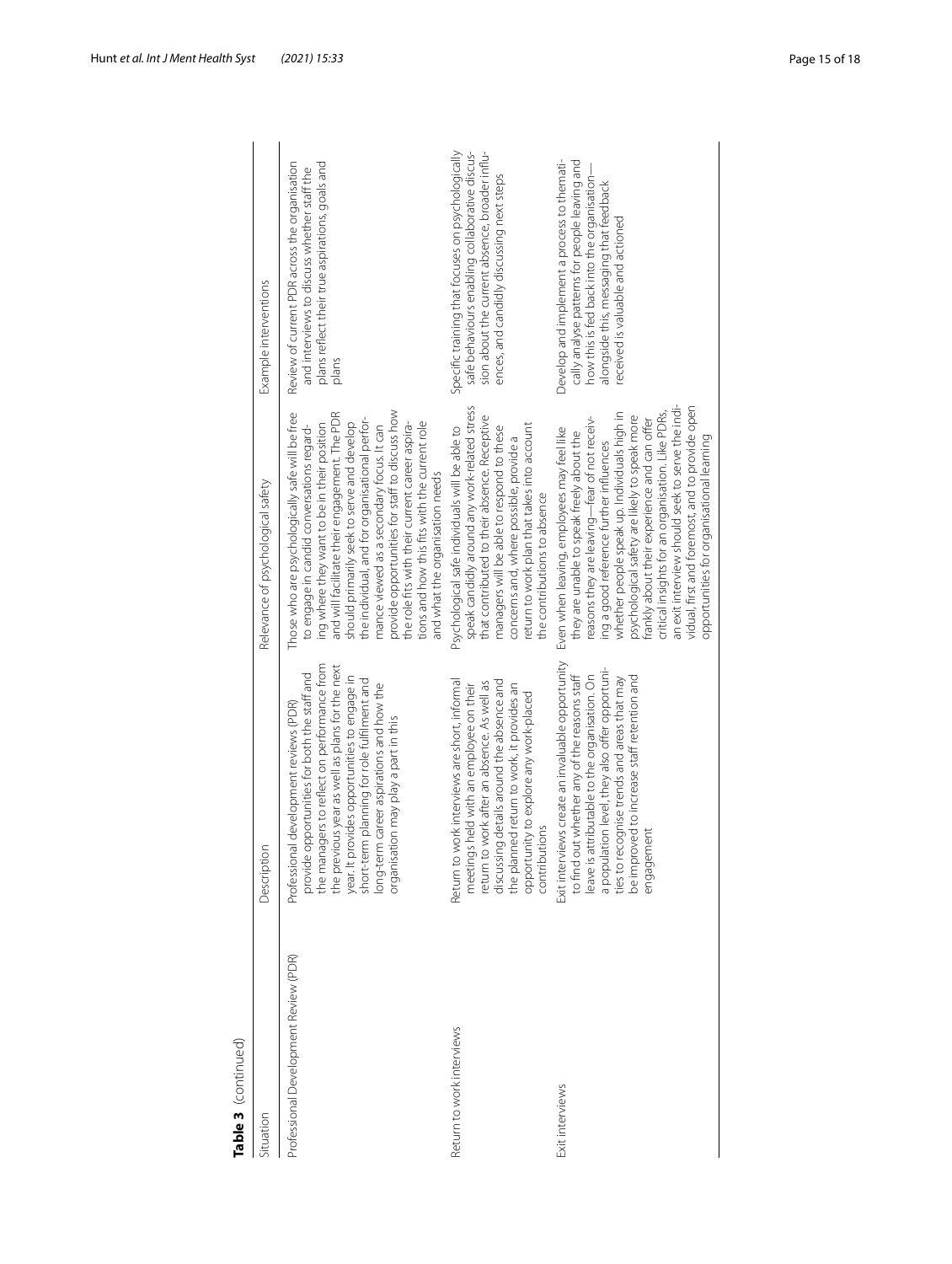for healthcare organisations to approach enhancing psychological safety in a meaningful way. Second, it provides suggestions for research to be advanced in psychological safety, with a particular focus on what possible routes for development. This paper, therefore, serves as a primer for approaching psychological safety and forms a bedrock for further development on this topic, from a mental health perspective.

### **Acknowledgements**

We would like to thank the Oxford Healthcare Improvement Team and the Risk and Safety Group at the Department of Experimental Psychology, University of Oxford for their helpful feedback when developing this article.

# **Author's contributions**

DFH, JB, and CV contributed to idea formation and drafting the manuscript. BL and MC contributed to idea refnement and proofreading. All authors read and approved the fnal manuscript.

#### **Funding**

There are no funding declarations.

### **Availability of data and materials**

Not applicable.

**Ethics approval and consent to participate**

Not applicable.

### **Consent for publication**

Not applicable.

#### **Competing interests**

The authors declare that they have no competing interests.

#### **Author details**

<sup>1</sup> Department of Experimental Psychology, Radcliffe Observatory, University of Oxford, Anna Watts Building, Woodstock Road, Oxford OX2 6GG, UK.<br><sup>2</sup> Oxford Health NHS Foundation Trust, Warneford Hospital, Warneford Lane, Headington, Oxford OX3 7JX, UK.<sup>3</sup> Department of Psychiatry, University of Oxford, Warneford Hospital, Warneford Lane, Headington, Oxford OX3 7JX, UK. 4 Oxford School of Nursing and Midwifery, Oxford Brookes University, Headington Campus, Oxford OX3 0BP, UK.

## Received: 20 October 2020 Accepted: 1 February 2021 Published online: 14 April 2021

#### **References**

- <span id="page-15-0"></span>1. Edmondson A. Psychological safety and learning behavior in work teams. Adm Sci Q. 1999;44(2):350–83. <https://doi.org/10.2307/2666999>.
- <span id="page-15-1"></span>2. Edmondson AC. Speaking up in the operating room: how team leaders promote learning in interdisciplinary action teams. J Manage Stud. 2003;40(6):1419–52. [https://doi.org/10.1111/1467-6486.00386.](https://doi.org/10.1111/1467-6486.00386)
- <span id="page-15-2"></span>3. Leroy H, Dierynck B, Anseel F, Simons T, Halbesleben JR, McCaughey D, Savage GT, Sels L. Behavioral integrity for safety, priority of safety, psychological safety, and patient safety: a team-level study. J Appl Psychol. 2012;97(6):1273.<https://doi.org/10.1037/a0030076>.
- <span id="page-15-24"></span>4. O'donovan R, Mcaulife E. A systematic review of factors that enable psychological safety in healthcare teams. Int J Qual Health Care. 2020;32(4):240–50. [https://doi.org/10.1093/intqhc/mzaa025.](https://doi.org/10.1093/intqhc/mzaa025)
- 5. O'donovan R, McAulife E. A systematic review exploring the content and outcomes of interventions to improve psychological safety speaking up and voice behaviour. BMC Health Serv Res. 2020;20(1):1–1. [https://doi.](https://doi.org/10.1186/s12913-020-4931-2) [org/10.1186/s12913-020-4931-2.](https://doi.org/10.1186/s12913-020-4931-2)
- <span id="page-15-3"></span>6. Newman A, Donohue R, Eva N. Psychological safety: a systematic review of the literature. Human Resour Manage Rev. 2017;27(3):521–35. [https://](https://doi.org/10.1016/j.hrmr.2017.01.001) [doi.org/10.1016/j.hrmr.2017.01.001](https://doi.org/10.1016/j.hrmr.2017.01.001).
- <span id="page-15-4"></span>7. Alnaqi H, McIntosh B, Lancaster A. Cultures of fear: perspectives on whistleblowing. Br J Mental Health Nurs. 2017;6(3):134–7. [https://doi.org/](https://doi.org/10.12968/bjmh.2017.6.3.134) [10.12968/bjmh.2017.6.3.134](https://doi.org/10.12968/bjmh.2017.6.3.134).
- 8. Moore L, McAuliffe E. To report or not to report? Why some nurses are reluctant to whistleblow. Clin Gov Int J. 2012. [https://doi.org/10.1108/](https://doi.org/10.1108/14777271211273215) [14777271211273215.](https://doi.org/10.1108/14777271211273215)
- 9. Moore L, McAuliffe E. Is inadequate response to whistleblowing perpetuating a culture of silence in hospitals? Clin Gov Int J. 2010. [https://doi.org/](https://doi.org/10.1108/14777271011063805) [10.1108/14777271011063805.](https://doi.org/10.1108/14777271011063805)
- <span id="page-15-5"></span>10. Patrick K. Barriers to whistleblowing in the NHS. [https://doi.org/10.1136/](https://doi.org/10.1136/bmj.e6840) [bmj.e6840](https://doi.org/10.1136/bmj.e6840)
- <span id="page-15-6"></span>11. Slade M, Amering M, Farkas M, Hamilton B, O'Hagan M, Panther G, Perkins R, Shepherd G, Tse S, Whitley R. Uses and abuses of recovery: implementing recovery-oriented practices in mental health systems. World Psychiatry. 2014;13(1):12–20. [https://doi.org/10.1002/wps.20084.](https://doi.org/10.1002/wps.20084)
- <span id="page-15-7"></span>12. Reason J. Managing the risks of organizational accidents. Routledge; 2016.
- <span id="page-15-8"></span>13. Schein EH. Organizational culture and leadership San Francisco. San Francisco: Jossey-Basss; 1985.
- <span id="page-15-9"></span>14. Balogun J, Hailey VH. Exploring strategic change. Pearson Education; 2008.
- <span id="page-15-10"></span>15. Parmelli E, Flodgren G, Beyer F, Baillie N, Schaafsma ME, Eccles MP. The efectiveness of strategies to change organisational culture to improve healthcare performance: a systematic review. Implementat Sci. 2011;6(1):33. <https://doi.org/10.1186/1748-5908-6-33>.
- <span id="page-15-11"></span>16. Konteh FH, Mannion R, Davies HT. Clinical governance views on culture and quality improvement. Clin Gov Int J. 2008. [https://doi.org/10.1108/](https://doi.org/10.1108/14777270810892610) [14777270810892610.](https://doi.org/10.1108/14777270810892610)
- <span id="page-15-12"></span>17. Parmelli E, Flodgren G, Schaafsma ME, Baillie N, Beyer FR, Eccles MP. The efectiveness of strategies to change organisational culture to improve healthcare performance. Cochrane Database Syst Rev. 2011;1. [https://doi.](https://doi.org/10.1002/14651858.CD008315.pub2) [org/10.1002/14651858.CD008315.pub2](https://doi.org/10.1002/14651858.CD008315.pub2).
- <span id="page-15-13"></span>18. Smith ME. Changing an organisation's culture: correlates of success and failure. Leadership Organ Dev J. 2003. [https://doi.org/10.1108/01437](https://doi.org/10.1108/01437730310485752) [730310485752.](https://doi.org/10.1108/01437730310485752)
- <span id="page-15-14"></span>19. Mannion R, Davies H. Understanding organisational culture for healthcare quality improvement. BMJ. 2018;28:363. [https://doi.org/10.1136/bmj.](https://doi.org/10.1136/bmj.k4907) [k4907.](https://doi.org/10.1136/bmj.k4907)
- <span id="page-15-15"></span>20. Edmondson AC, Higgins M, Singer S, Weiner J. Understanding psychological safety in health care and education organizations: a comparative perspective. Res Human Dev. 2016;13(1):65–83. [https://doi.org/10.1080/](https://doi.org/10.1080/15427609.2016.1141280) [15427609.2016.1141280.](https://doi.org/10.1080/15427609.2016.1141280)
- <span id="page-15-16"></span>21. Nembhard IM, Edmondson AC. Making it safe: the effects of leader inclusiveness and professional status on psychological safety and improvement efforts in health care teams. J Organ Behav Intern J Indus Occup Organ Psychol Behav. 2006;27(7):941–66.<https://doi.org/10.1002/job.413>.
- <span id="page-15-17"></span>22. Edrees HH, Ismail MN, Kelly B, Goeschel CA, Berenholtz SM, Pronovost PJ, Al Obaidli AA, Weaver SJ. Examining infuences on speaking up among critical care healthcare providers in the United Arab Emirates. Int J Qual Health Care. 2017;29(7):948–60. [https://doi.org/10.1093/intqhc/mzx144.](https://doi.org/10.1093/intqhc/mzx144)
- <span id="page-15-18"></span>23. Morrow KJ, Gustavson AM, Jones J. Speaking up behaviours (safety voices) of healthcare workers: a metasynthesis of qualitative research studies. Int J Nurs Stud. 2016;1(64):42–51. [https://doi.org/10.1016/j.ijnur](https://doi.org/10.1016/j.ijnurstu.2016.09.014) [stu.2016.09.014.](https://doi.org/10.1016/j.ijnurstu.2016.09.014)
- <span id="page-15-19"></span>24. English M, Ogola M, Aluvaala J, Gicheha E, Irimu G, McKnight J, Vincent CA. First do no harm: practitioners' ability to 'diagnose'system weaknesses and improve safety is a critical initial step in improving care quality. Arch Dis Child. 2020. <https://doi.org/10.1136/archdischild-2020-320630>.
- <span id="page-15-20"></span>25. Hurley J, Hutchinson M. Hierarchy and medical error: speaking up when witnessing an error. Saf Sci. 2020;1(125):104648. [https://doi.org/10.1016/j.](https://doi.org/10.1016/j.ssci.2020.104648) [ssci.2020.104648](https://doi.org/10.1016/j.ssci.2020.104648).
- <span id="page-15-21"></span>26. World Health Organization. WHO patient safety curriculum guide for medical schools. 2009.
- <span id="page-15-22"></span>27. Johnston BE, Lou-Meda R, Mendez S, Frush K, Milne J, Fitzgerald T, Sexton JB, Rice H. Teaching patient safety in global health: lessons from the Duke Global Health Patient Safety Fellowship. BMJ Global Health. 2019;4(1). [https://doi.org/10.1136/bmjgh-2018-001220.](https://doi.org/10.1136/bmjgh-2018-001220)
- <span id="page-15-23"></span>28. Marangos-Frost S, Wells D. Psychiatric nurses' thoughts and feelings about restraint use: a decision dilemma. J Adv Nurs. 2000;31(2):362–9. [https://](https://doi.org/10.1046/j.1365-2648.2000.01290.x) [doi.org/10.1046/j.1365-2648.2000.01290.x.](https://doi.org/10.1046/j.1365-2648.2000.01290.x)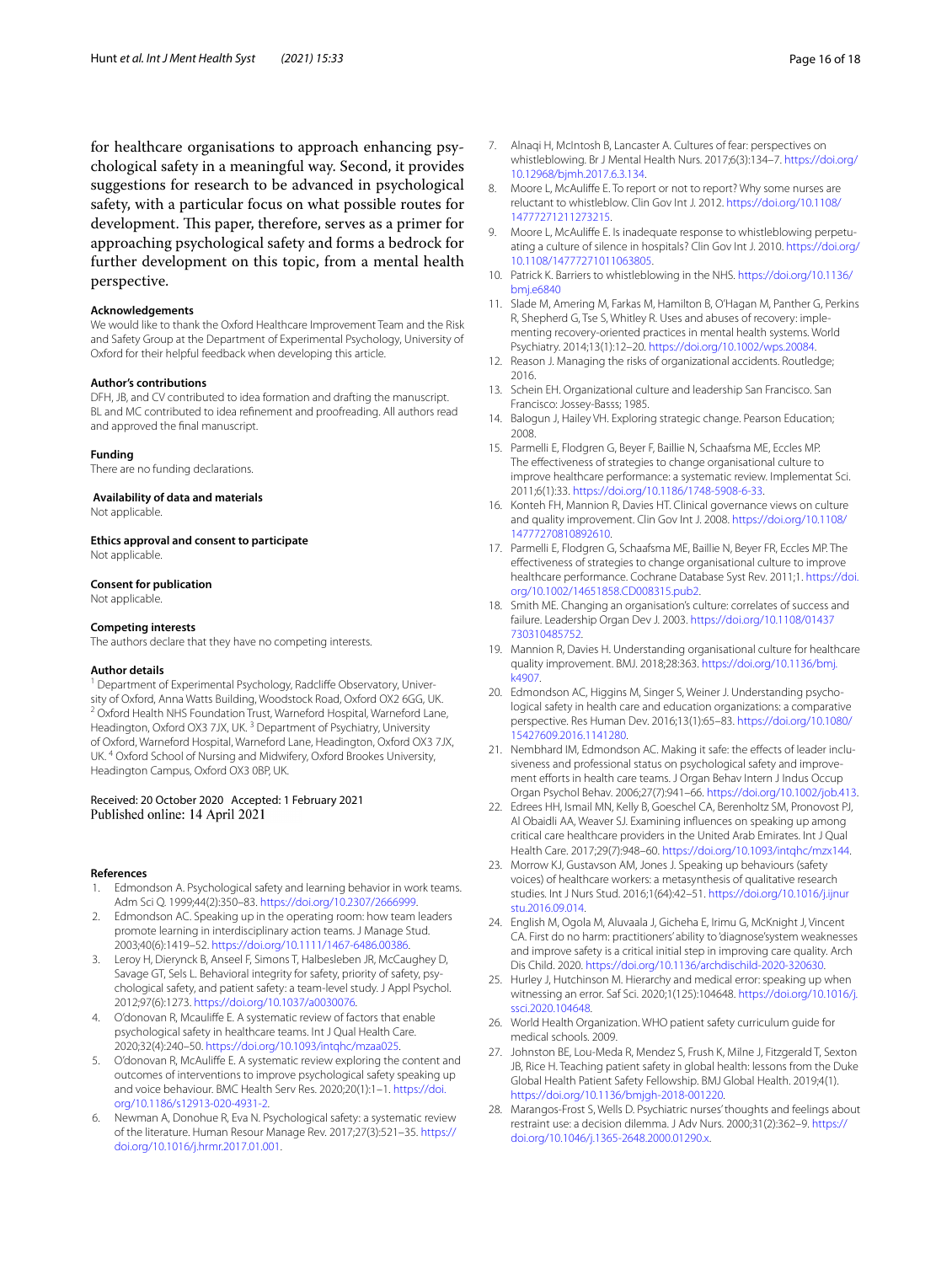- <span id="page-16-0"></span>29. Wynaden D, Chapman R, McGowan S, Holmes C, Ash P, Boschman A. Through the eye of the beholder: to seclude or not to seclude. Intern J Mental Health Nurs. 2002;11(4):260–8. [https://doi.org/10.1046/j.1440-](https://doi.org/10.1046/j.1440-0979.2002.00257.x) [0979.2002.00257.x](https://doi.org/10.1046/j.1440-0979.2002.00257.x).
- <span id="page-16-1"></span>30. Carmeli A, Gittell JH. High-quality relationships, psychological safety, and learning from failures in work organizations. J Organ Behav Intern J Indus Occup Organ Psychol Behav. 2009;30(6):709–29. [https://doi.org/10.1002/](https://doi.org/10.1002/job.565) [job.565.](https://doi.org/10.1002/job.565)
- <span id="page-16-2"></span>31. Edmondson AC, Lei Z. Psychological safety: the history, renaissance, and future of an interpersonal construct. Annu Rev Organ Psychol Organ Behav. 2014;1(1):23–43. [https://doi.org/10.1146/annurev-orgps](https://doi.org/10.1146/annurev-orgpsych-031413-091305) [ych-031413-091305.](https://doi.org/10.1146/annurev-orgpsych-031413-091305)
- <span id="page-16-3"></span>32. Albritton JA, Fried B, Singh K, Weiner BJ, Reeve B, Edwards JR. The role of psychological safety and learning behavior in the development of efective quality improvement teams in Ghana: an observational study. BMC Health Serv Res. 2019;19(1):385. [https://doi.org/10.1186/](https://doi.org/10.1186/s12913-019-4234-7) [s12913-019-4234-7.](https://doi.org/10.1186/s12913-019-4234-7)
- <span id="page-16-4"></span>33. Care Quality Commission. Quality improvement in hospital trusts: Sharing learning from trusts on a journey of QI. Newcastle-upon-Tyne: Care Quality Commission; 2018.
- <span id="page-16-5"></span>34. Aranzamendez G, James D, Toms R. Finding antecedents of psychological safety: a step toward quality improvement. Nurs Forum. 2015;50(3):171–8. [https://doi.org/10.1111/nuf.12084.](https://doi.org/10.1111/nuf.12084)
- <span id="page-16-6"></span>35. Rathert C, Ishqaidef G, May DR. Improving work environments in health care: test of a theoretical framework. Health Care Manage Rev. 2009;34(4):334–43. [https://doi.org/10.1097/HMR.0b013e3181abce2b.](https://doi.org/10.1097/HMR.0b013e3181abce2b)
- <span id="page-16-7"></span>36. Ilies R, Dimotakis N, De Pater IE. Psychological and physiological reactions to high workloads: implications for well-being. Pers Psychol. 2010;63(2):407–36. <https://doi.org/10.1111/j.1744-6570.2010.01175.x>.
- <span id="page-16-8"></span>37. Greenberg N, Docherty M, Gnanapragasam S, Wessely S. Managing mental health challenges faced by healthcare workers during covid-19 pandemic. BMJ. 2020;368. <https://doi.org/10.1136/bmj.m1211.>
- <span id="page-16-9"></span>38. Cohen MB, Hyde CA, editors. Empowering workers and clients for organizational change. Oxford: Oxford University Press; 2013.
- <span id="page-16-10"></span>39. Schmid H. The contingencies of non-proft leadership. In: Kane et al.(eds). 2009; pp. 193–210.
- <span id="page-16-11"></span>40. Edmondson AC. The local and variegated nature of learning in organizations: a group-level perspective. Organ Sci. 2002;13(2):128–46. [https://doi.](https://doi.org/10.1287/orsc.13.2.128.530) [org/10.1287/orsc.13.2.128.530.](https://doi.org/10.1287/orsc.13.2.128.530)
- <span id="page-16-12"></span>41. Carmeli A, Reiter-Palmon R, Ziv E. Inclusive leadership and employee involvement in creative tasks in the workplace: the mediating role of psychological safety. Creativ Res J. 2010;22(3):250–60. [https://doi.org/10.](https://doi.org/10.1080/10400419.2010.504654) [1080/10400419.2010.504654](https://doi.org/10.1080/10400419.2010.504654).
- <span id="page-16-18"></span>42. Detert JR, Burris ER. Leadership behavior and employee voice: is the door really open? Acad Manag J. 2007;50(4):869–84. [https://doi.org/10.5465/](https://doi.org/10.5465/amj.2007.26279183) [amj.2007.26279183](https://doi.org/10.5465/amj.2007.26279183).
- 43. Madjar N, Ortiz-Walters R. Trust in supervisors and trust in customers: their independent, relative, and joint efects on employee performance and creativity. Human Perform. 2009;22(2):128–42. [https://doi.org/10.1080/](https://doi.org/10.1080/08959280902743501) [08959280902743501.](https://doi.org/10.1080/08959280902743501)
- <span id="page-16-13"></span>44. Palanski ME, Vogelgesang GR. Virtuous creativity: The effects of leader behavioural integrity on follower creative thinking and risk taking. Can J Admin Sci Revue. 2011;28(3):259–69.<https://doi.org/10.1002/cjas.219>.
- <span id="page-16-14"></span>45. Elliott H, Popay J. How are policy makers using evidence? Models of research utilisation and local NHS policy making. J Epidemiol Commun Health. 2000;54(6):461–8. <https://doi.org/10.1136/jech.54.6.461>.
- <span id="page-16-15"></span>46. Filipe A, Renedo A, Marston C. The co-production of what? Knowledge, values, and social relations in health care. PLoS Biol. 2017;15(5):e2001403. <https://doi.org/10.1371/journal.pbio.2001403>.
- <span id="page-16-16"></span>47. Maybin J. How proximity and trust are key factors in getting research to feed into policymaking. British Politics and Policy at LSE. 2016.
- <span id="page-16-17"></span>48. Vennik FD, van de Bovenkamp HM, Putters K, Grit KJ. Co-production in healthcare: rhetoric and practice. Intern Rev Admin Sci. 2016;82(1):150– 68. <https://doi.org/10.1177/2F0020852315570553>.
- <span id="page-16-19"></span>49. Baer M, Frese M. Innovation is not enough: climates for initiative and psychological safety, process innovations, and frm performance. J Organ Behav Intern J Indus Occup Organ Psychol Behav. 2003;24(1):45–68. <https://doi.org/10.1002/job.179>.
- <span id="page-16-20"></span>50. Flin R, Maran N. Identifying and training non-technical skills for teams in acute medicine. BMJ Qual Saf. 2004;13(suppl 1):i80–4. [https://doi.org/10.](https://doi.org/10.1136/qshc.2004.009993) [1136/qshc.2004.009993](https://doi.org/10.1136/qshc.2004.009993).
- <span id="page-16-21"></span>51. Pian-Smith MC, Simon R, Minehart RD, Podraza M, Rudolph J, Walzer T, Raemer D. Teaching residents the two-challenge rule: a simulation-based approach to improve education and patient safety. Simul Healthcare. 2009;4(2):84–91. [https://doi.org/10.1097/SIH.0b013e31818cfd3](https://doi.org/10.1097/SIH.0b013e31818cffd3).
- <span id="page-16-22"></span>52. Braithwaite J, Herkes J, Ludlow K, Testa L, Lamprell G. Association between organisational and workplace cultures, and patient outcomes: systematic review. BMJ Open. 2017;7(11). [https://doi.org/10.1136/bmjop](https://doi.org/10.1136/bmjopen-2017-017708) [en-2017-017708](https://doi.org/10.1136/bmjopen-2017-017708).
- <span id="page-16-23"></span>53. Johnson A, Nguyen H, Groth M, Wang K, Ng JL. Time to change: a review of organisational culture change in health care organisations. J Organ Efect People Perform. 2016. [https://doi.org/10.1108/](https://doi.org/10.1108/JOEPP-06-2016-0040) [JOEPP-06-2016-0040.](https://doi.org/10.1108/JOEPP-06-2016-0040)
- <span id="page-16-24"></span>54. Larson EL, Early E, Cloonan P, Sugrue S, Parides M. An organizational climate intervention associated with increased handwashing and decreased nosocomial infections. Behav Med. 2000;26(1):14–22. [https://](https://doi.org/10.1080/08964280009595749) [doi.org/10.1080/08964280009595749.](https://doi.org/10.1080/08964280009595749)
- <span id="page-16-25"></span>55. O'Connor P, Byrne D, O'Dea A, McVeigh TP, Kerin MJ. "Excuse me:" teaching interns to speak up. Joint Comm J Qual Patient Saf. 2013;39(9):426–31. [https://doi.org/10.1016/S1553-7250\(13\)39056-4](https://doi.org/10.1016/S1553-7250(13)39056-4).
- <span id="page-16-26"></span>56. Costello J, Clarke C, Gravely G, D'Agostino-Rose D, Puopolo R. Working together to build a respectful workplace: transforming OR culture. AORN J. 2011;93(1):115–26. [https://doi.org/10.1016/j.aorn.2010.05.030.](https://doi.org/10.1016/j.aorn.2010.05.030)
- <span id="page-16-27"></span>57. Mulcahy C, Betts L. Transforming culture: an exploration of unit culture and nursing retention within a neonatal unit. J Nurs Manag. 2005;13(6):519–23. <https://doi.org/10.1111/j.1365-2934.2005.00588.x>.
- <span id="page-16-28"></span>58. Syse I, Førde R, Pedersen R. Clinical ethics committees—also for mental health care? The Norwegian experience. Clin Ethics. 2016;11(2–3):81–6. <https://doi.org/10.1177/2F1477750916657656>.
- <span id="page-16-29"></span>59. Thomas JT. The ethics of supervision and consultation: practical guidance for mental health professionals. American Psychological Association; 2010.
- <span id="page-16-30"></span>60. Mikkelsen EG, Hogh A, Puggaard LB. Prevention of bullying and conficts at work: process factors infuencing the implementation and efects of interventions. Intern J Workplace Health Manage. 2011;4(1):84–100. [https://doi.org/10.1108/17538351111118617.](https://doi.org/10.1108/17538351111118617)
- <span id="page-16-31"></span>61. Marcus BS, Shank G, Carlson JN, Venkat A. Qualitative analysis of healthcare professionals' viewpoints on the role of ethics committees and hospitals in the resolution of clinical ethical dilemmas. HEC Forum (Springer, The Netherlands). 2015;27(1):11–34. [https://doi.org/10.1007/](https://doi.org/10.1007/s10730-014-9258-0) [s10730-014-9258-0.](https://doi.org/10.1007/s10730-014-9258-0)
- <span id="page-16-32"></span>62. Farr M, Barker R. Can staff be supported to deliver compassionate care through implementing Schwartz Rounds in community and mental health services? Qual Health Res. 2017;27(11):1652–63. [https://doi.org/10.](https://doi.org/10.1177/1049732317702101) [1177/1049732317702101.](https://doi.org/10.1177/1049732317702101)
- <span id="page-16-33"></span>63. Glisson C. Assessing and changing organizational culture and climate for efective services. Res Soc Work Pract. 2007;17(6):736–47. [https://doi.org/](https://doi.org/10.1177/1049731507301659) [10.1177/1049731507301659](https://doi.org/10.1177/1049731507301659).
- <span id="page-16-34"></span>64. Brown D, McCormack B. Exploring psychological safety as a component of facilitation within the promoting action on research Implementation in Health Services framework. J Clin Nurs. 2016;25(19–20):2921–32. <https://doi.org/10.1111/jocn.13348>.
- <span id="page-16-35"></span>65. O'Leary DF. Exploring the importance of team psychological safety in the development of two interprofessional teams. J Interprof Care. 2016;30(1):29–34.<https://doi.org/10.3109/13561820.2015.1072142>.
- <span id="page-16-36"></span>66. Haesebaert J, Samson I, Lee-Gosselin H, Guay-Bélanger S, Proteau JF, Drouin G, Guimont C, Vigneault L, Poirier A, Sanon PN, Roch G. "They heard our voice!" patient engagement councils in community-based primary care practices: a participatory action research pilot study. Res Invol Engag. 2020;6(1):1–4.<https://doi.org/10.1186/s40900-020-00232-3>.
- <span id="page-16-37"></span>67. Cave D, Pearson H, Whitehead P, Rahim-Jamal S. CENTRE: creating psychological safety in groups. Clin Teach. 2016;13(6):427–31. [https://doi.org/10.](https://doi.org/10.1111/tct.12465) [1111/tct.12465.](https://doi.org/10.1111/tct.12465)
- <span id="page-16-38"></span>68. Kinjerski V, Skrypnek BJ. The promise of spirit at work increasing job satisfaction and organizational commitment and reducing turnover and absenteeism in long-term care. J Gerontolog Nurs. 2008;34(10):17–25. [https://doi.org/10.3928/00989134-20081001-03.](https://doi.org/10.3928/00989134-20081001-03)
- <span id="page-16-39"></span>69. Swahnberg K, Wijma B. Staf's perception of abuse in healthcare: a Swedish qualitative study. BMJ Open. 2012;2(5). [https://doi.org/10.1136/bmjop](https://doi.org/10.1136/bmjopen-2012-001111) [en-2012-001111](https://doi.org/10.1136/bmjopen-2012-001111).
- <span id="page-16-40"></span>70. Coyle YM, Mercer SQ, Murphy-Cullen CL, Schneider GW, Hynan LS. Efectiveness of a graduate medical education program for improving medical